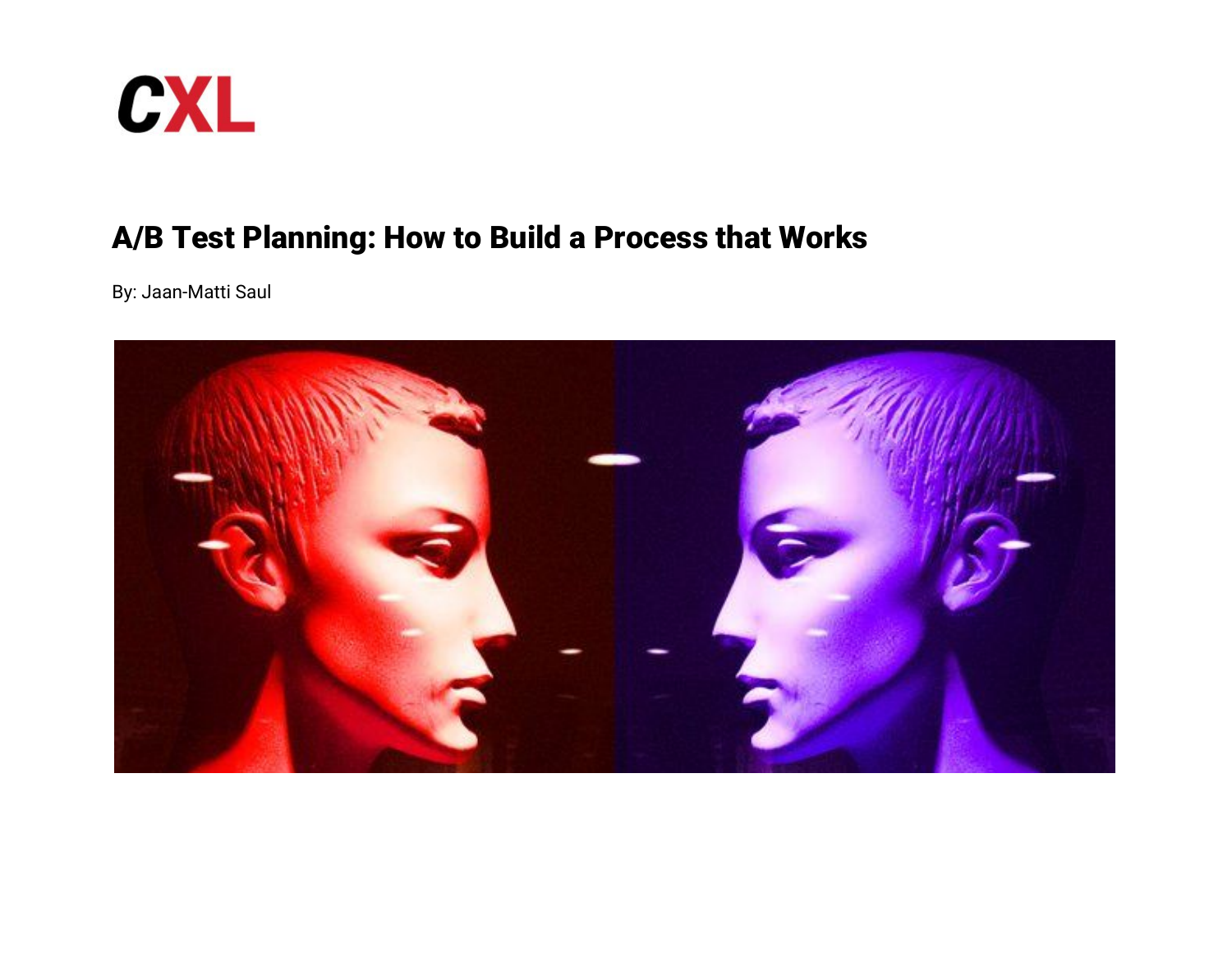

A strong  $A/B$  testing plan will allow you to increase your revenue. You'll also learn valuable insights about your customers because you'll *know* their preferences instead of guessing what they want.

A/B testing produces concrete evidence of what actually works in your marketing. Continuously testing your hypotheses will not only *increase conversion rates*, but it will also give you a better understanding of your customers. Having a clear idea of what your customers actually like and prefer can do wonders for your branding and marketing in *other* channels as well.

At its core, A/B testing belongs to a category of scientific optimization techniques that use statistics to increase the odds that your site visitors will see the best-performing version.

By levels of sophistication, scientific optimization can be broken down into three categories:

- 1. A/B split testing. Simple testing of one element of a page against another to see which one results in better performance.
- 2. Multivariate Testing. Testing several elements at a time. The goal is to get an idea of which elements work together on a page and play the biggest role in achieving the objective.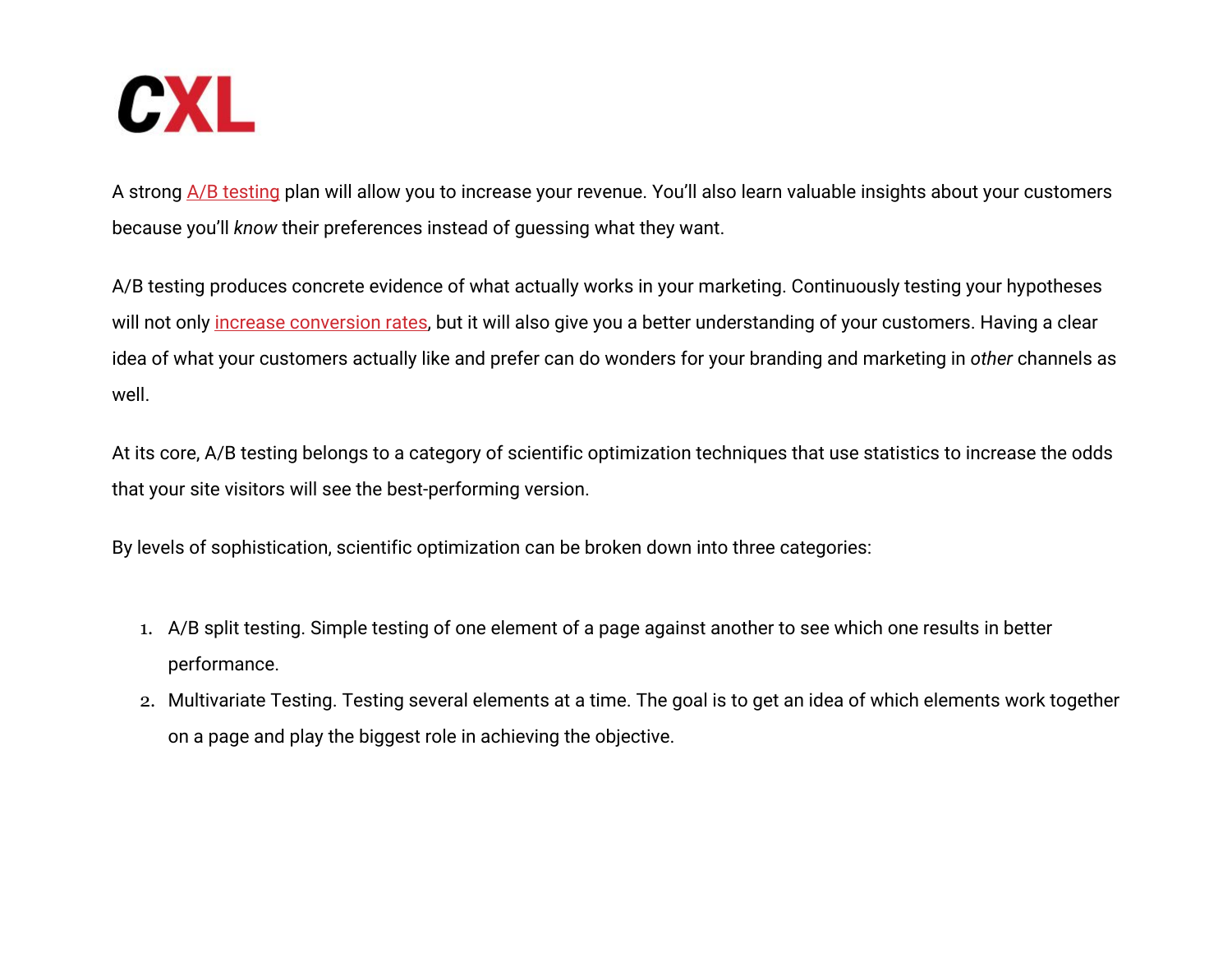

3. Experimental Design. Developing your own research method for an in-depth analysis of a specific element.

This post is about the A/B testing process. A good A/B testing plan produces the fastest gains and has a lower chance of error through misuse.

# A structured A/B split testing process

A/B testing is a part of a wider, holistic [conversion optimization process](https://conversionxl.com/conversion-optimization/) and should always be viewed as such. Doing A/B testing without thinking about your online goals and user behavior in general will lead to ineffective testing. When correctly planned, you can achieve good, measurable results in a short timeframe.

A structured process to improve your [conversion rates](https://conversionxl.com/conversion-rate-optimization/) needs to be continuous. It is a cycle of Measurement, Prioritization, and Testing (then repeat). Each stage has a goal and a purpose, leading to the next stage.

For your plan to be successful, follow this four-step A/B testing template.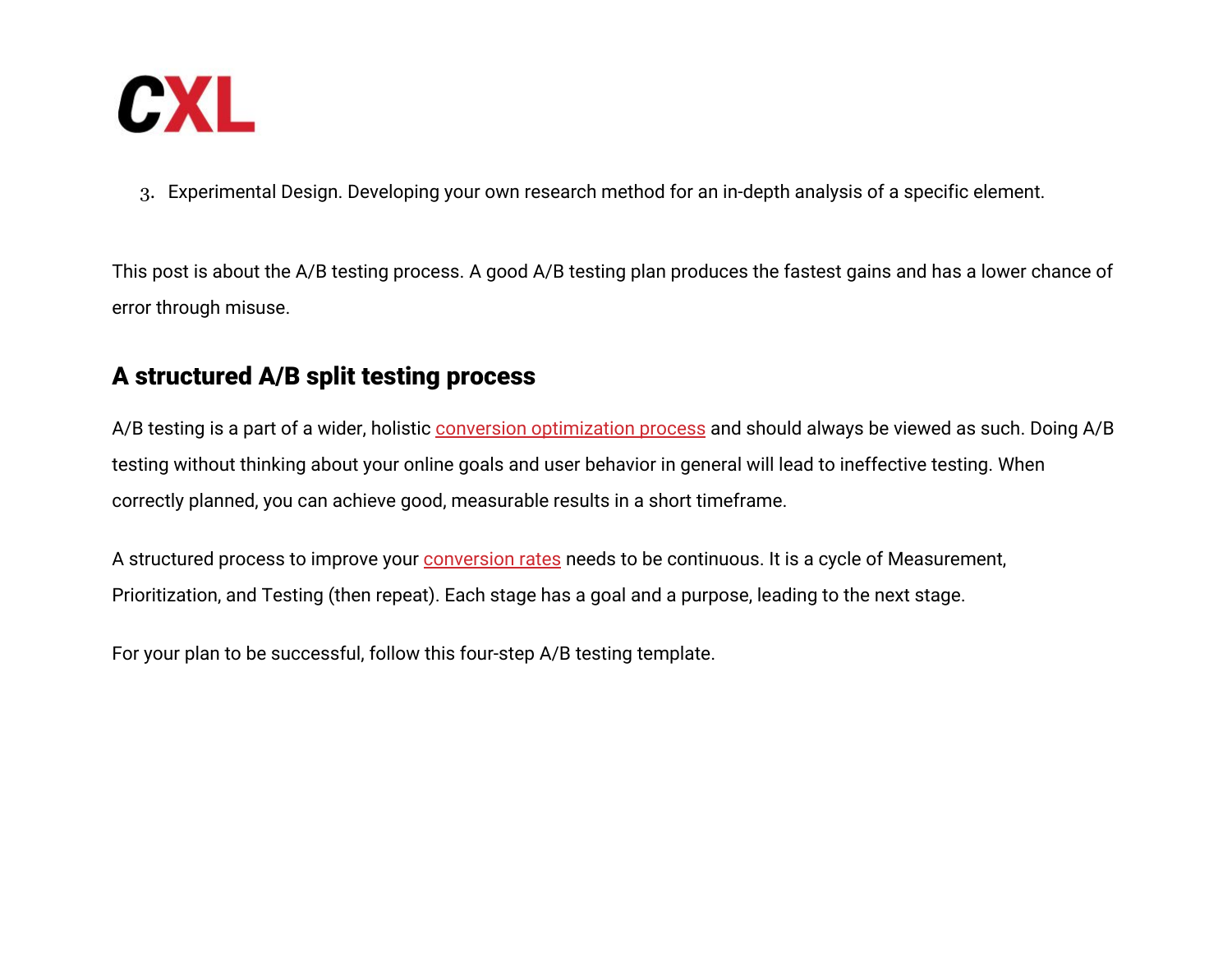

# Step 1: Measure your website's performance.

# 1 MEASURE 2 PRIORITIZE 3 A/B TEST 4 REPEAT

To continually improve your conversion rates, start by properly measuring your website's performance. We want to know *what* is happening and *why* it's happening.

## *What* is happening: Get actionable data from Google Analytics

#### **Define your business objectives.**

This is the answer to the question: "Why does your website exist?" Make your objectives DUMB—Doable, Understandable, Manageable, Beneficial. Companies often fail in web analytics because their objectives are not simple to understand or measure.

Example: A business objective for an online flower store is to "increase sales by receiving online orders for our bouquets."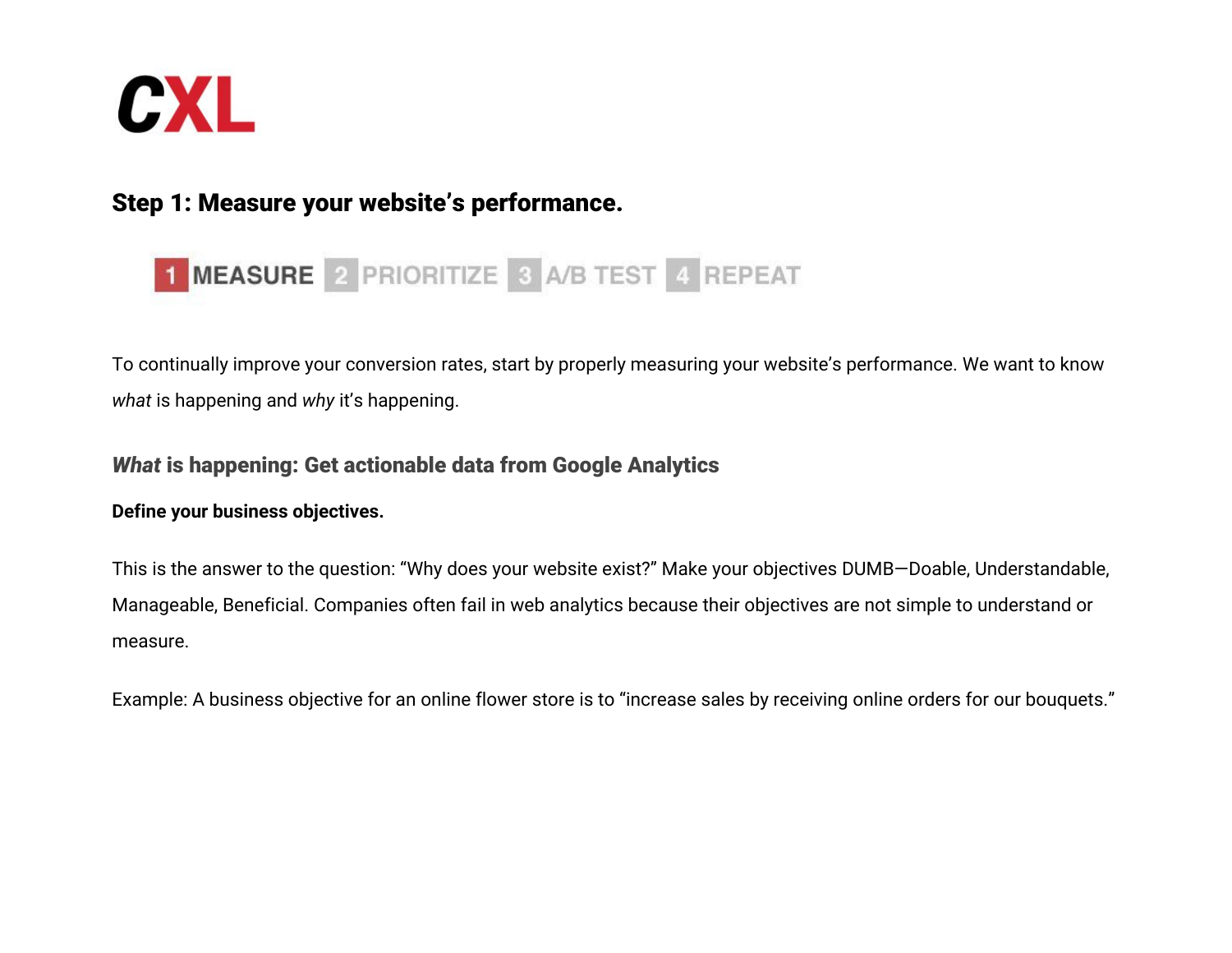

#### **Define your website goals.**

Goals come from your business objectives and are mostly strategic in nature. So, if we were to continue with the business objective example of increasing our bouquet sales, we have to:

Goals come from your business objectives and are mostly strategic in nature. So, if we were to continue with the business objective example of increasing our bouquet sales, we have to:

- 1. Do x. Add [better product images;](https://conversionxl.com/blog/how-images-can-boost-your-conversion-rate/)
- 2. Increase y. Increase [click-through rates](https://conversionxl.com/guides/click-through-rate/);
- 3. Reduce z. Reduce our [shopping cart abandonment rate](https://conversionxl.com/blog/shopping-cart-abandonment-how-to-recover-baskets-of-money/).

Goals are your priorities, expressed as simply as possible. Before you start working with your data, make sure you have them defined and [properly set up in Google Analytics](https://conversionxl.com/blog/google-analytics-setup-101/).

#### **Define your Key Performance Indicators (KPIs).**

KPIs are metrics (numbers).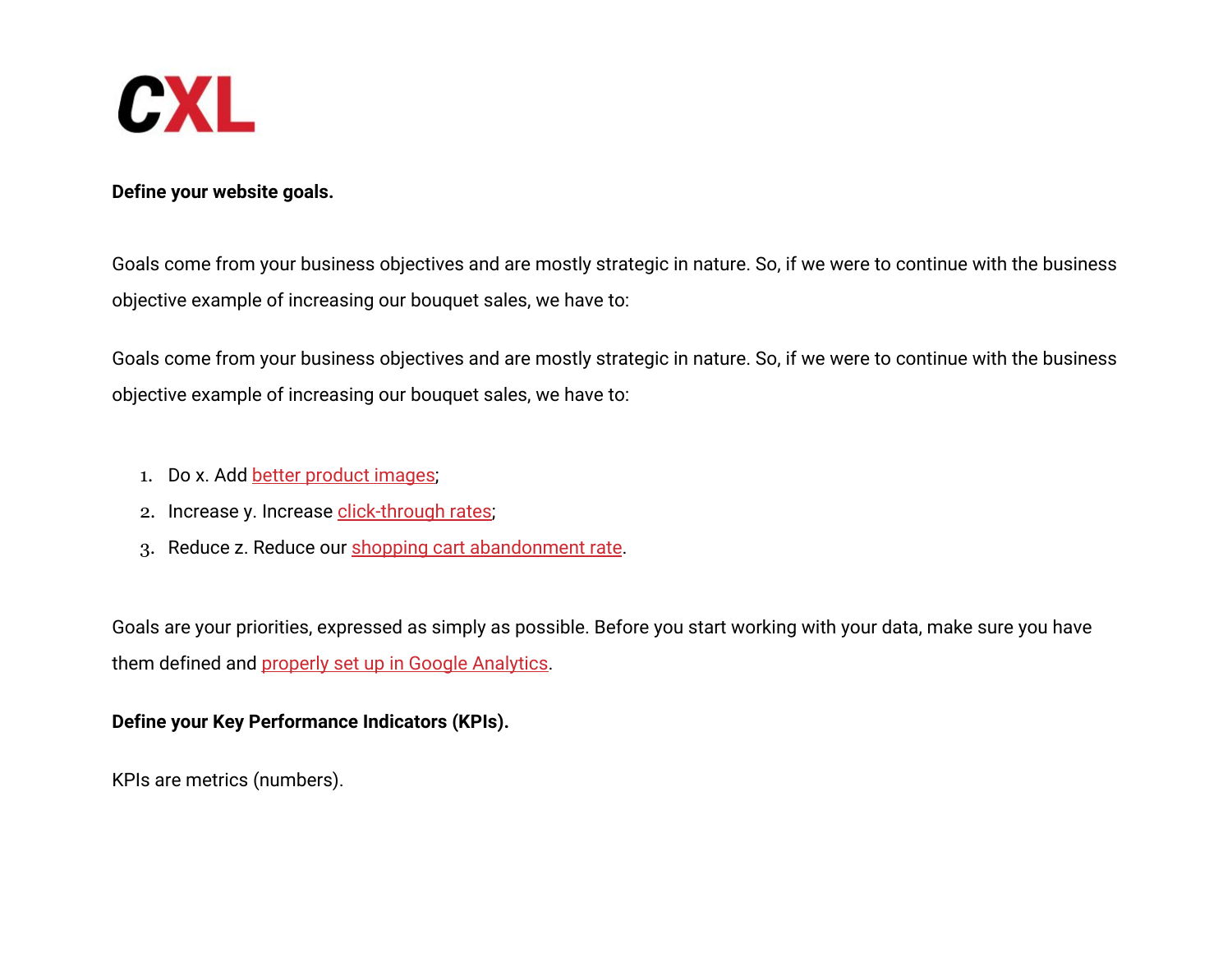

*"A key performance indicator (KPI) is a metric that helps you understand how you are doing against your objectives." – Avinash Kaushik*

A metric becomes a KPI only when it measures something connected to your objectives.

Example: Our flower store's business objective is to sell bouquets. Our KPI could be the number of bouquets sold online.

This is the reason why you need to define your business objectives clearly—without them, you're unable to identify your KPIs. If you have [proper KPIsa](https://conversionxl.com/blog/key-performance-indicators-kpi/)nd look at them periodically, you'll keep your strategy on track.

#### **Define your target metrics.**

Our flower store sold 57 bouquets last month. Is that good? Or devastatingly bad? For your KPIs to mean something, they need target metrics. Define a target for every KPI. For our imaginary flower store, we can define a monthly target of 175 bouquets sold.



Now you have a framework that ensures that the work you do is relevant to your business goals.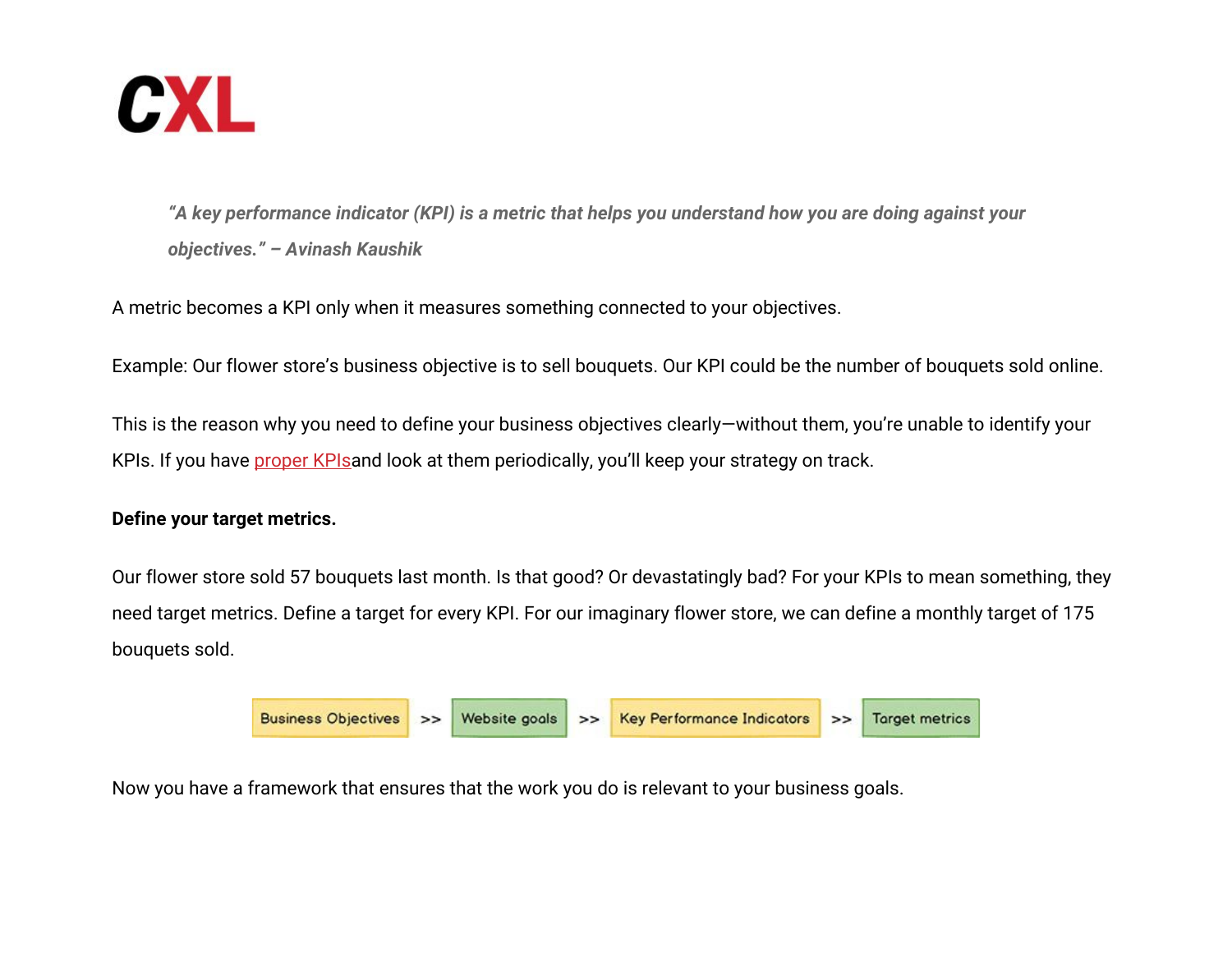

# *Why* it's happening: Talk to your visitors

[Getting real feedback from your visitors](https://conversionxl.com/blog/qualitative-research-guide/) is invaluable. [Use surveys](https://conversionxl.com/conversion-optimization/learning-from-customers-qualitative-surveys/) to discover your visitors' objectives. Set up entry surveys to find out why they're visiting your site and exit surveys to find out if their goals were fulfilled.

You can find what is happening on your site by using Google Analytics—which features they use, where they exit, and who is profitable. But Analytics doesn't tell you the *why* behind this. This is where qualitative data comes in. Qualitative data is perfect for finding out why problems occur.

The best way to get qualitative data from your visitors is through surveys. Your goal is to find out why visitors buy or why they leave without purchasing.

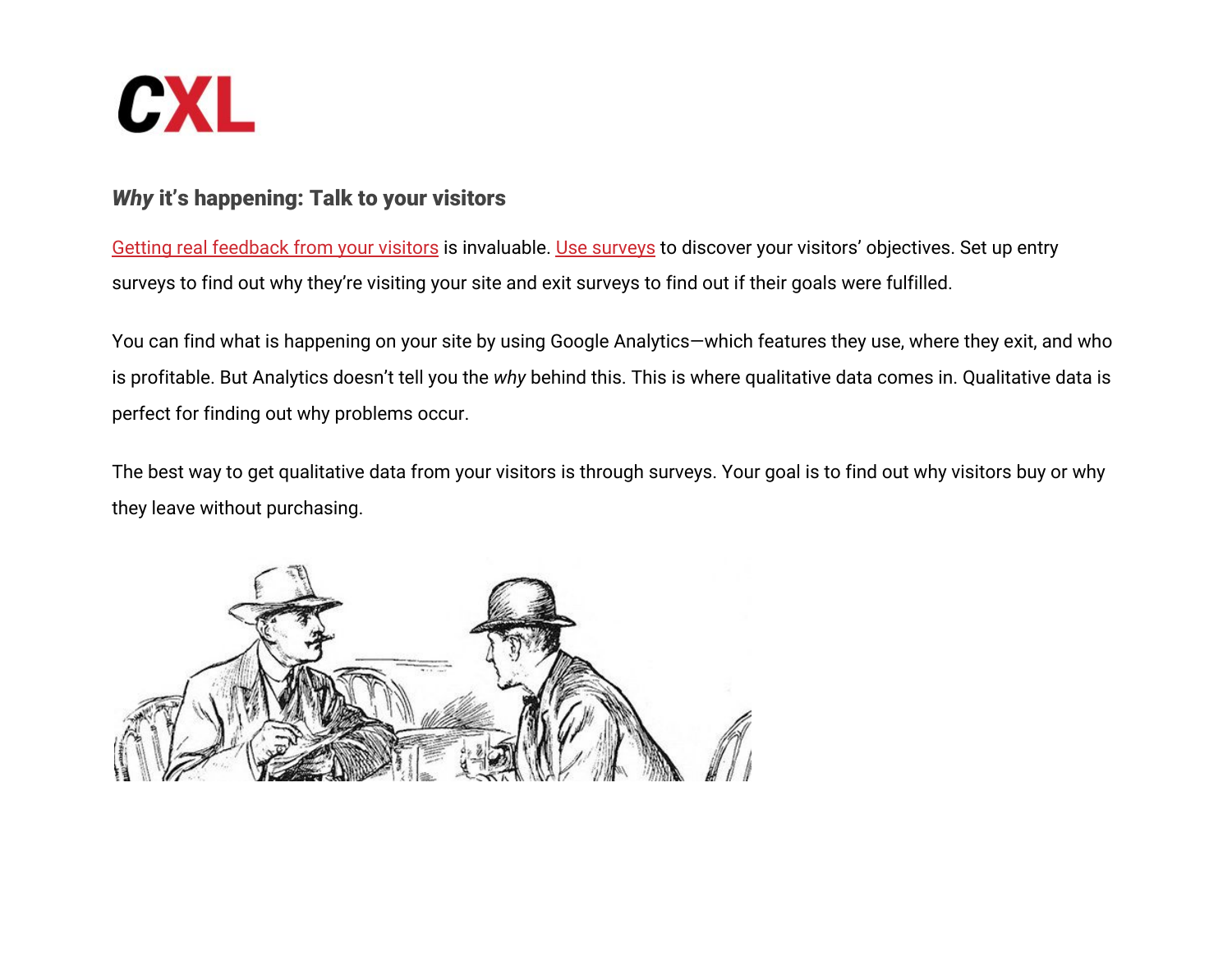

Ideas for gathering qualitative data

- Add an exit survey on your site, asking why your visitors didn't complete the goal of the site.
- Add an exit survey on your [thank-you pages](https://conversionxl.com/blog/thank-you-page/) to find out why your visitors converted.
- Perform [usability testing](https://conversionxl.com/blog/website-usability-testing-a-must-for-boosting-conversions/) with members of your target group.
- Send out feedback surveys to your clients to find out more about them and their motives.

If a large amount of people click on your ebook ad but only a few people actually buy after seeing the price, you'll want to dig deeper into the problem.

In this example, you could put up a survey, asking people if they have any questions that the page doesn't answer. You can also survey people who have already bought your book to see what made them buy.

#### **Look for trends in your customer feedback**

You'll start noticing trends after you've collected 50+ responses. Often, you'll find that the site hasn't addressed an important objection of your client. The main takeaway is that qualitative data will help you understand which elements will have the highest impact when running an A/B test.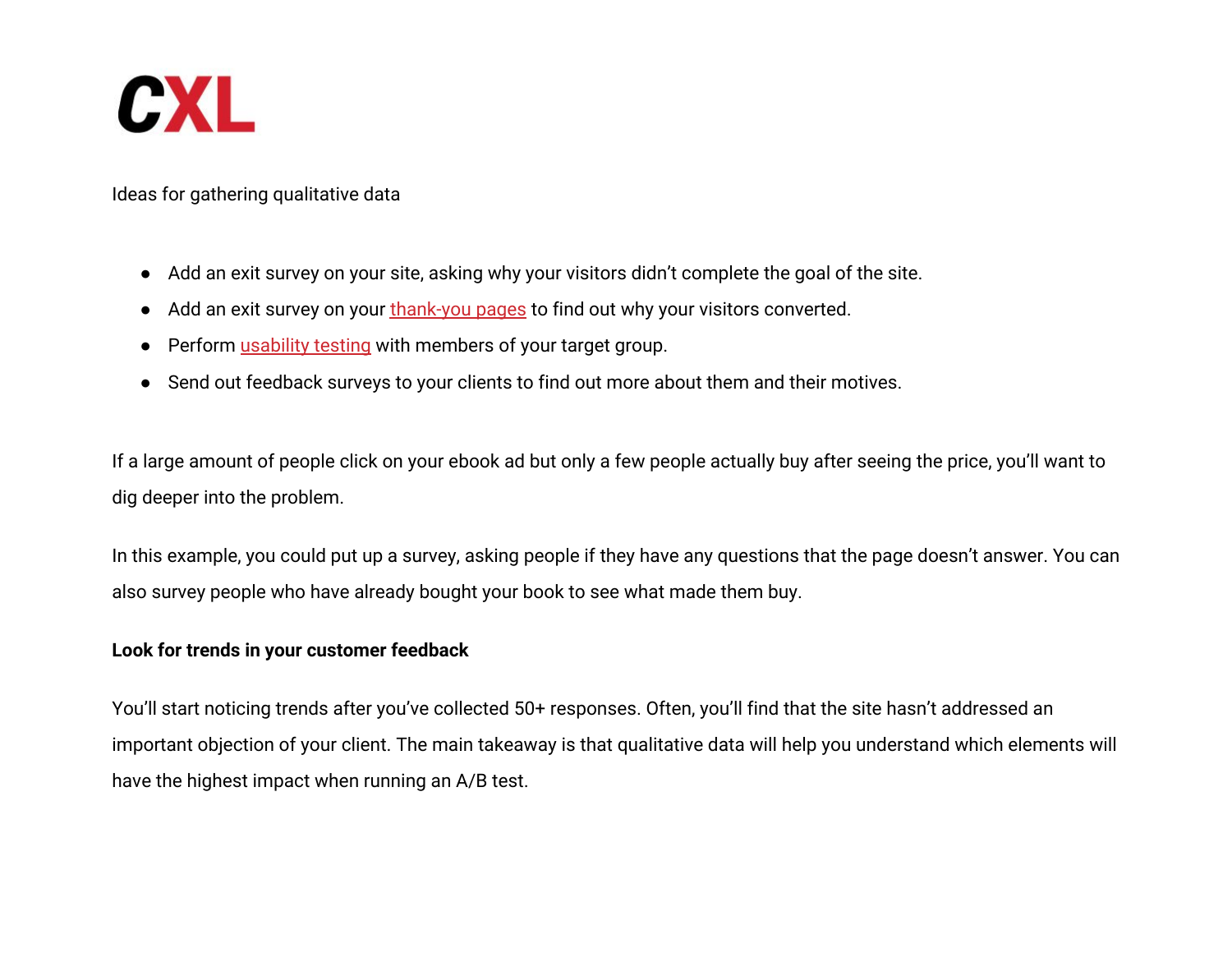

Think about how you could spot emerging trends with your customer feedback. When something pops up, you can dive deeper to find out exactly what's going on.

### Use segmentation to get actionable data

The problem with using site averages in your testing is that you're missing out on what's going on *inside* the average (the segments).

An experiment that seemed to be performing poorly might actually have been successful *for a certain segment.* For example, our experiment may have shown that a variation of a mobile landing page isn't performing well. When looking into the segments though, you may see that it's performing exceptionally well for Android users but badly for iPhone users. When not looking at segments, you can miss this detail.

*Never report a metric (even the most hyped or your favorite KPI) without segmenting it a few levels deep. That is the only way to get deep insights into what that metric is really hiding or to see what valuable information you can use." -Avinash Kaushik*

To understand segments, we need to understand dimensions. A dimension is any attribute of a visitor to your website. A dimension can be a source where they came from (a country, URL, etc.), technical information like their browser, or their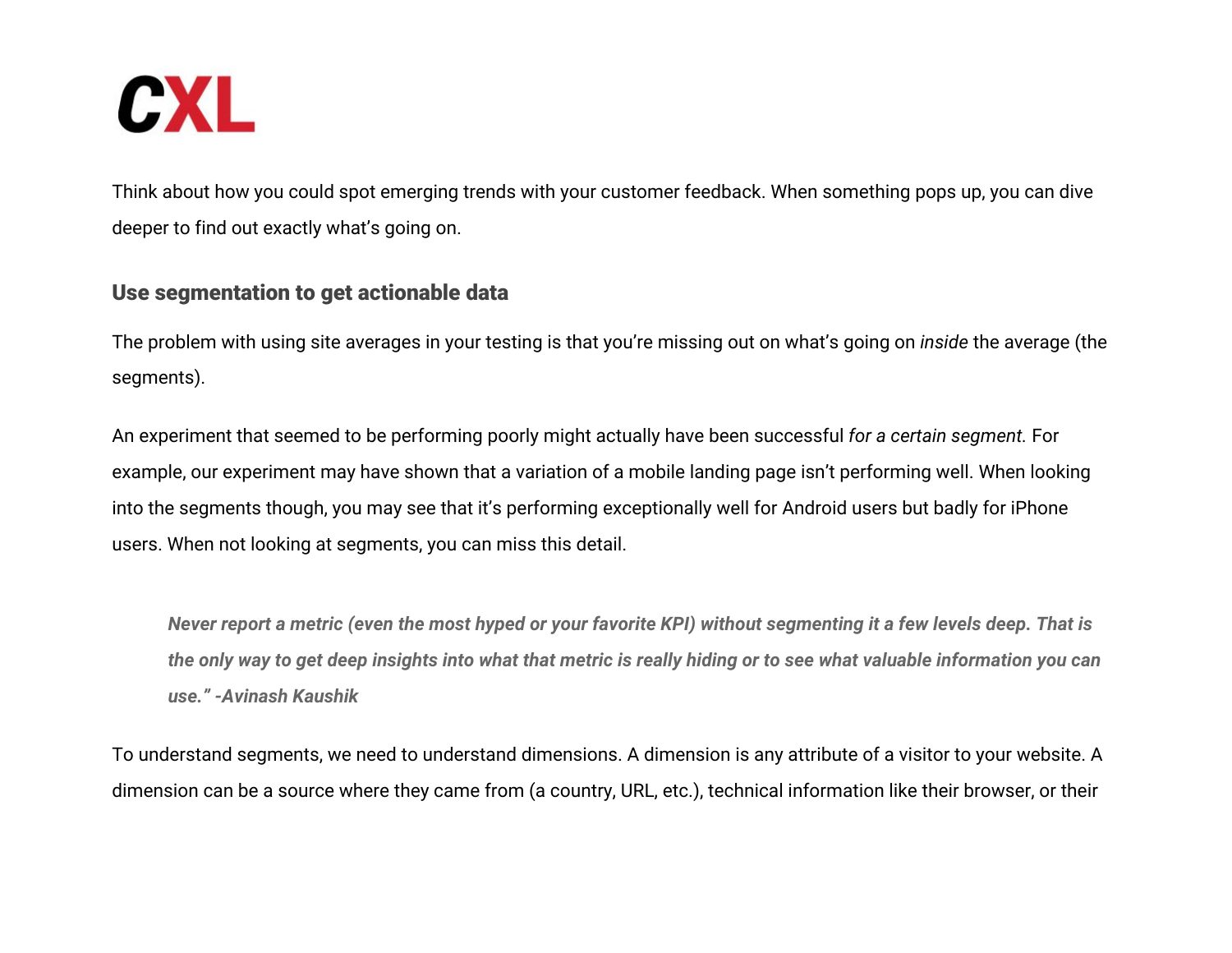

activity on the site (pages they looked at, images they opened). A segment is made up of a group of rows from one or more dimensions.

By default, a lot of the data you get is useless. The number of visits to your site doesn't really give you actionable information. To get actionable data for testing, you need to segment the data you have, using dimensions. You can also split test for single segments of your traffic, which is a part of behavioral targeting.

# Three good segmentation strategies for your testing plan



Avinash Kaushik has outlined [a simple strategy for segmenting your traffic. T](https://online-behavior.com/targeting/segment-or-die-214)he best ideas for taking action come from segmentation.

Segment by source. Separate people who arrive on your website from email campaigns, Google, Twitter, YouTube, etc.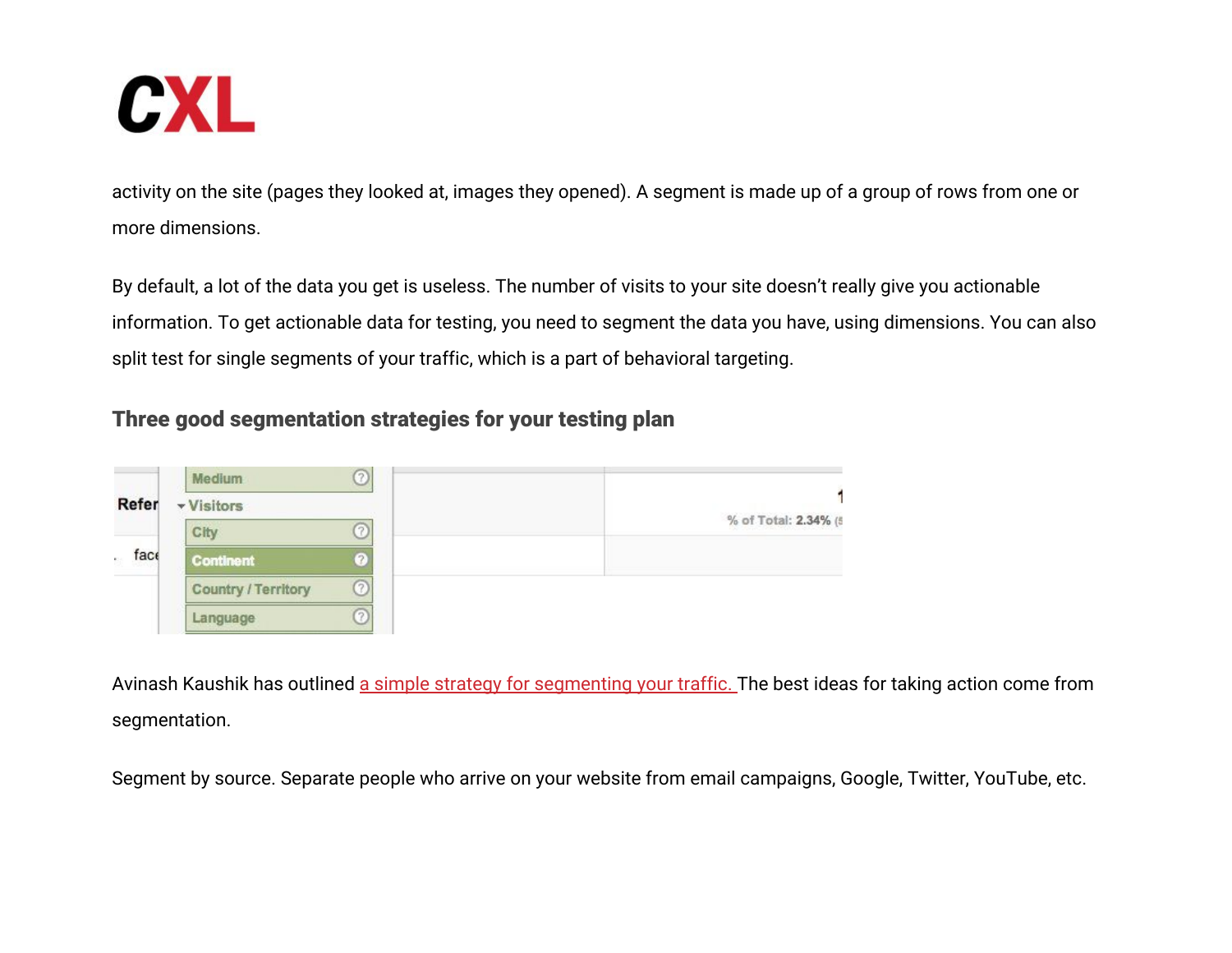![](_page_10_Picture_0.jpeg)

Find answers to questions like:

- Is there a difference between [bounce rates](https://conversionxl.com/guides/bounce-rate/) for those segments?
- Is there a difference in visitor loyalty between those who came from YouTube versus those who came from Twitter?
- What products do people who come from YouTube care about more than people who come from Google?

**Segment by behavior**. Different groups of people behave differently on a website because they have different needs and goals. For example, an ecommerce store can separate people who visit more than 10 times a month from those who visit only twice. Do these people look for products in different price ranges? Are they from different regions?

**Segment by outcome**. Separate people by the products they purchase, by order size, by people who have signed up, etc. Focus on groups of people who have delivered similar outcomes and ask questions like the ones above.

Keep your most profitable segments in mind when building your split-testing plan. It's good to know who your most profitable visitors are *before* you start split testing.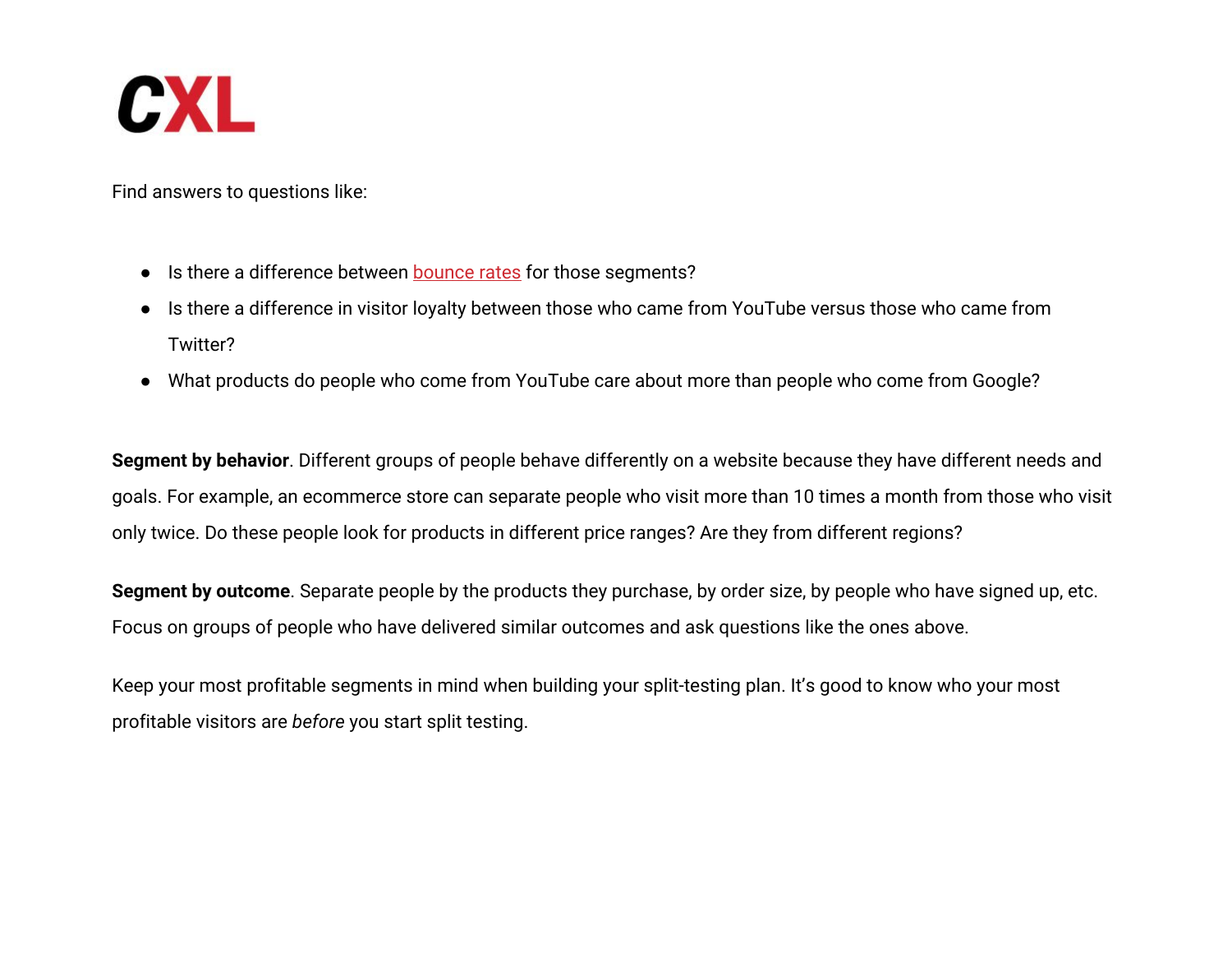![](_page_11_Picture_0.jpeg)

# Step 2: Prioritize your testing opportunities.

# 1 MEASURE 2 PRIORITIZE 3 A/B TEST 4 REPEAT

Once you have your metrics in place and know your goals, the next step is to prioritize what to test. You could test anything, but everyone needs a place to start from. Google Analytics gives you a lot of data, but it makes sense to start by split testing opportunities that promise the biggest gains.

Prioritize tests based on data-it's your most valuable resource.

Your homepage may not be the most important area of your site. Look at your "top landing pages" report from Google Analytics. You'll likely see many different pages with entrances, some even more than your homepage.

Look at data on a page template level.When you add together the traffic from all of your pages that use the same template, you may see that they get a lot more traffic than your homepage. Do this when you need to determine opportunities for testing site-wide template layouts.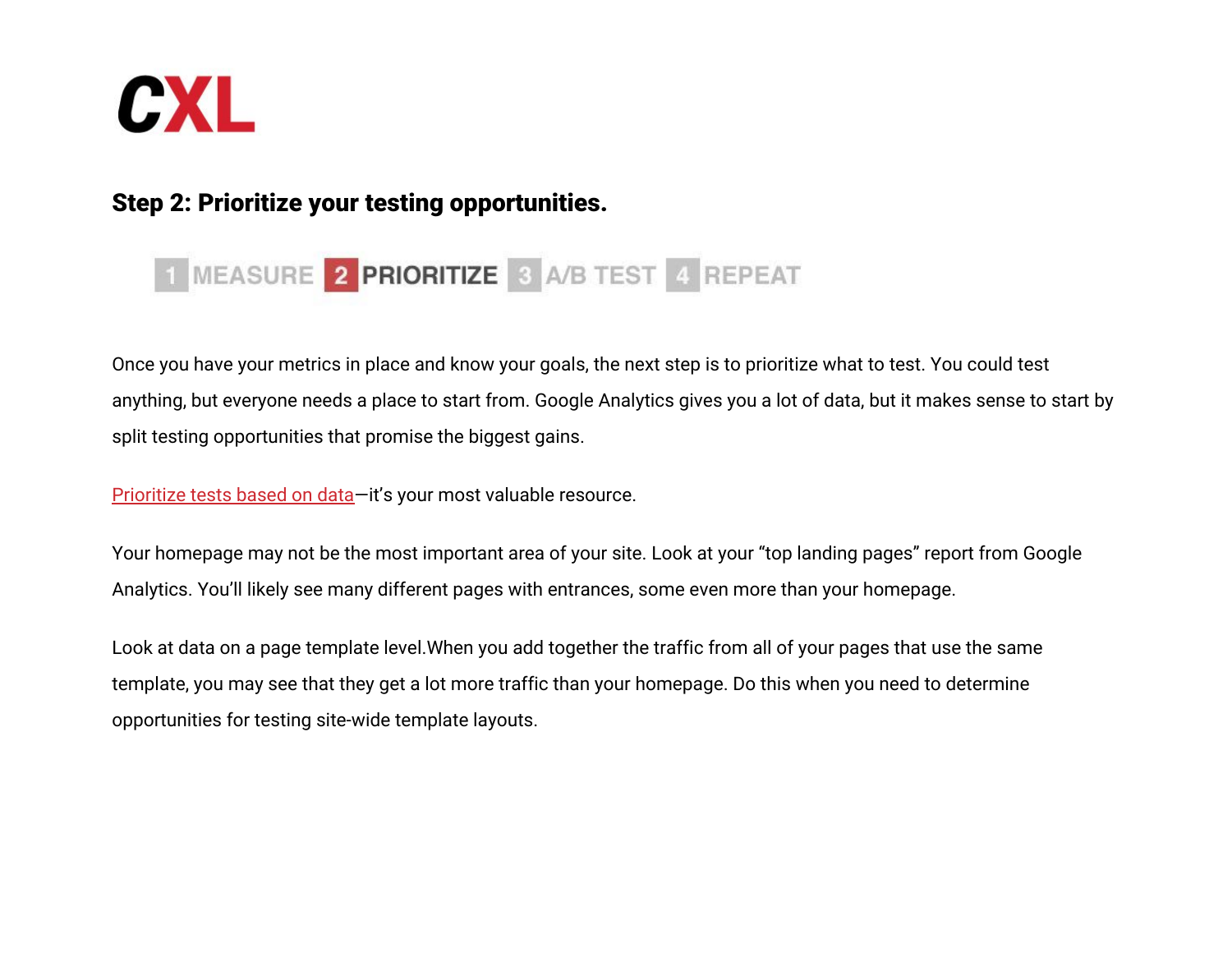![](_page_12_Picture_0.jpeg)

# Prioritize pages with high potential for improvement.

Look for pages that aren't performing well. Your Analytics data can show some clearly problematic pages, like landing pages with high bounce rates, but other areas may not be so obvious.

If your problem is a high [shopping-cart abandonment rate](https://conversionxl.com/blog/shopping-cart-abandonment-how-to-recover-baskets-of-money/) in the [checkout process](https://conversionxl.com/blog/how-to-design-an-ecommerce-checkout-flow-that-converts/), Google Analytics won't tell you that visitors can't find shipping information on other pages and, as a result, are going into the checkout process just to see that information.

If you optimize only shopping cart *views,* you may not fix the problem. You also need to look at your product and category pages.

No single information source will perfectly identify split-testing opportunities. You need to look at several pages together.

Top exit pages. This is the last page that someone sees before leaving your site. Labeled *"% Exit"* in Google Analytics, it will show you the percentage of visitors who leave your site immediately after viewing the page. Top exit-rate pages can identify problem areas within your [user flow](https://conversionxl.com/blog/how-to-design-user-flow/).

You can visualize the user flow with a [conversion funnel:](https://conversionxl.com/blog/funnels-google-analytics/)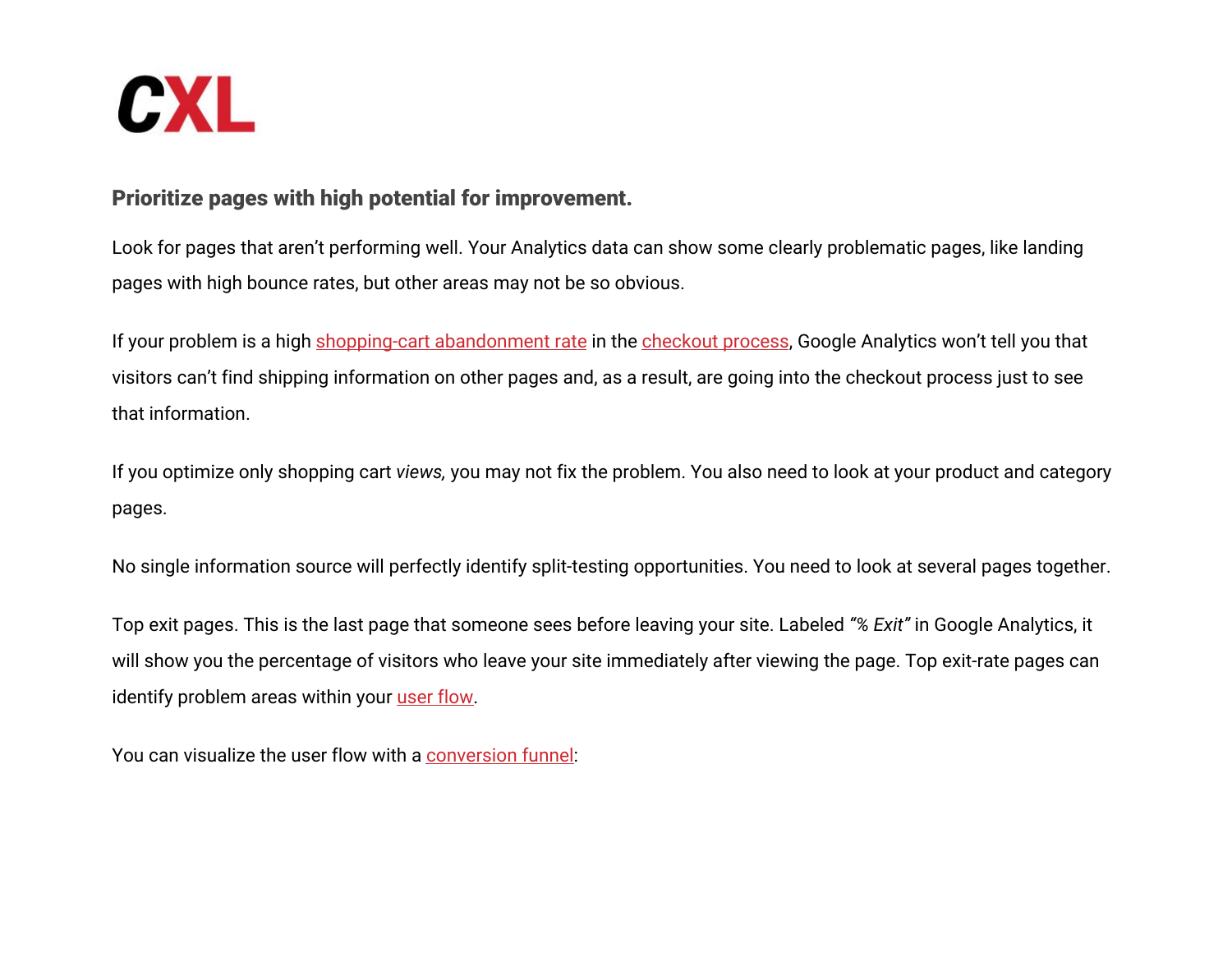![](_page_13_Picture_0.jpeg)

- 1. **Persuasive end (top of the funnel).** The persuasive end includes the most-viewed areas of you site like your homepage, category pages, and product pages. These are the areas of your site where you're getting the visitor interested in your product or service.
- 2. **Transactional end (bottom of the funnel).** The bottom end of your funnel is where a conversion happens—visitors buy the product, sign up, or contact you. Most of the data we've looked at so far has been focused on the persuasive end of the funnel, but we also need to look at the bottom of the funnel.

![](_page_13_Figure_3.jpeg)

#### **Look at funnel drop-off rates.**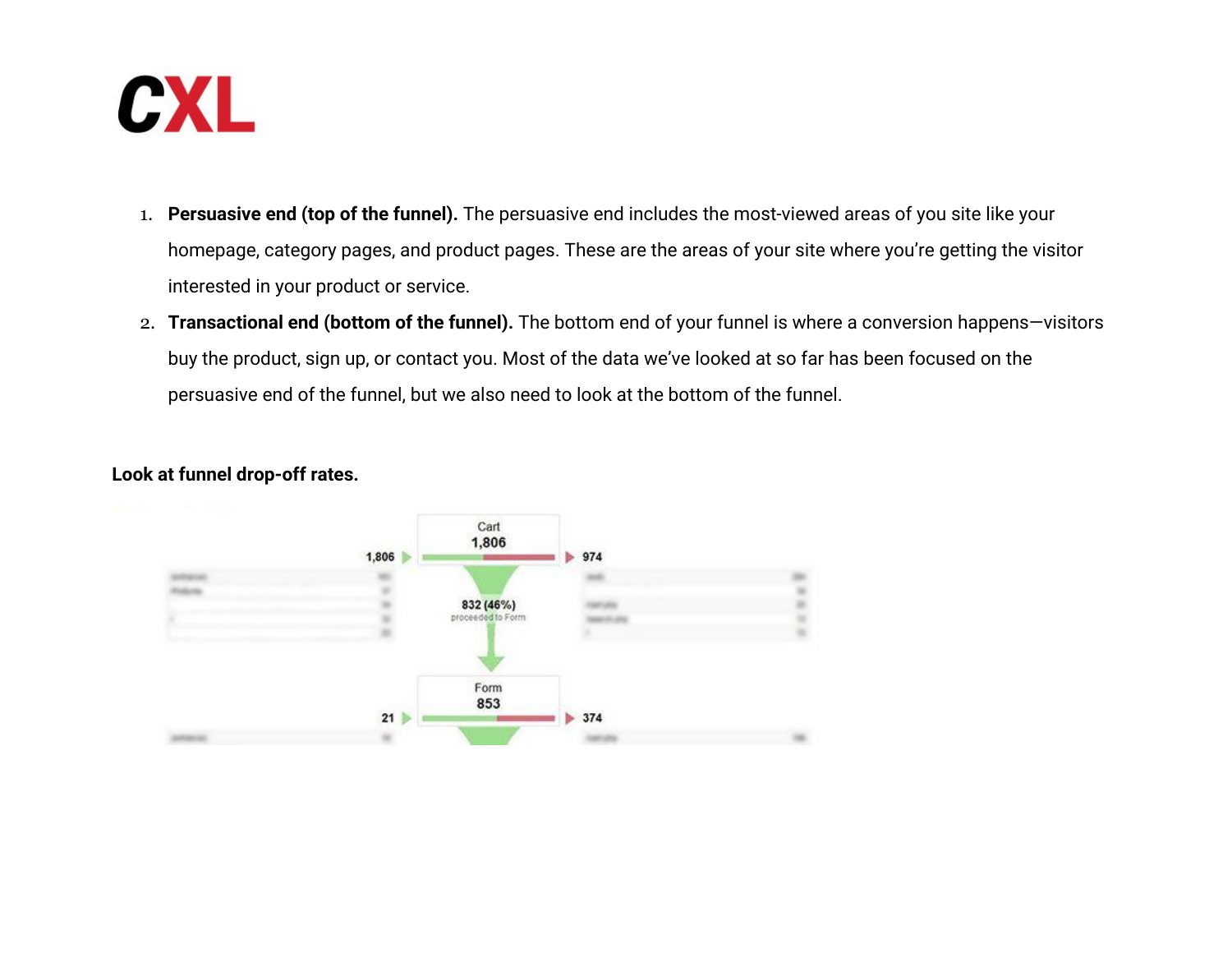![](_page_14_Picture_0.jpeg)

[A funnel in Google Analytics](https://conversionxl.com/blog/funnels-google-analytics/) focuses on the bottom end of the funnel. If you have your funnels correctly set up, you can gain valuable split-testing information from it.

Look for sudden drop-off rates in the funnel. For example, if only 18% of the traffic proceeds from Step 2 to Step 3 in the checkout area, you have a problem in Step 2.

If you've identified a drop-off step in your transactional funnel, you should ask yourself *why* the problem is happening:

- 1. What information were they looking for?
- 2. Is anything stopping them from taking action on the page?
- 3. What were they expecting to see on the page?
- 4. Where are visitors coming from?
- 5. Are they not motivated enough to proceed?

Answers to these questions should give you ideas for how to plan your split tests.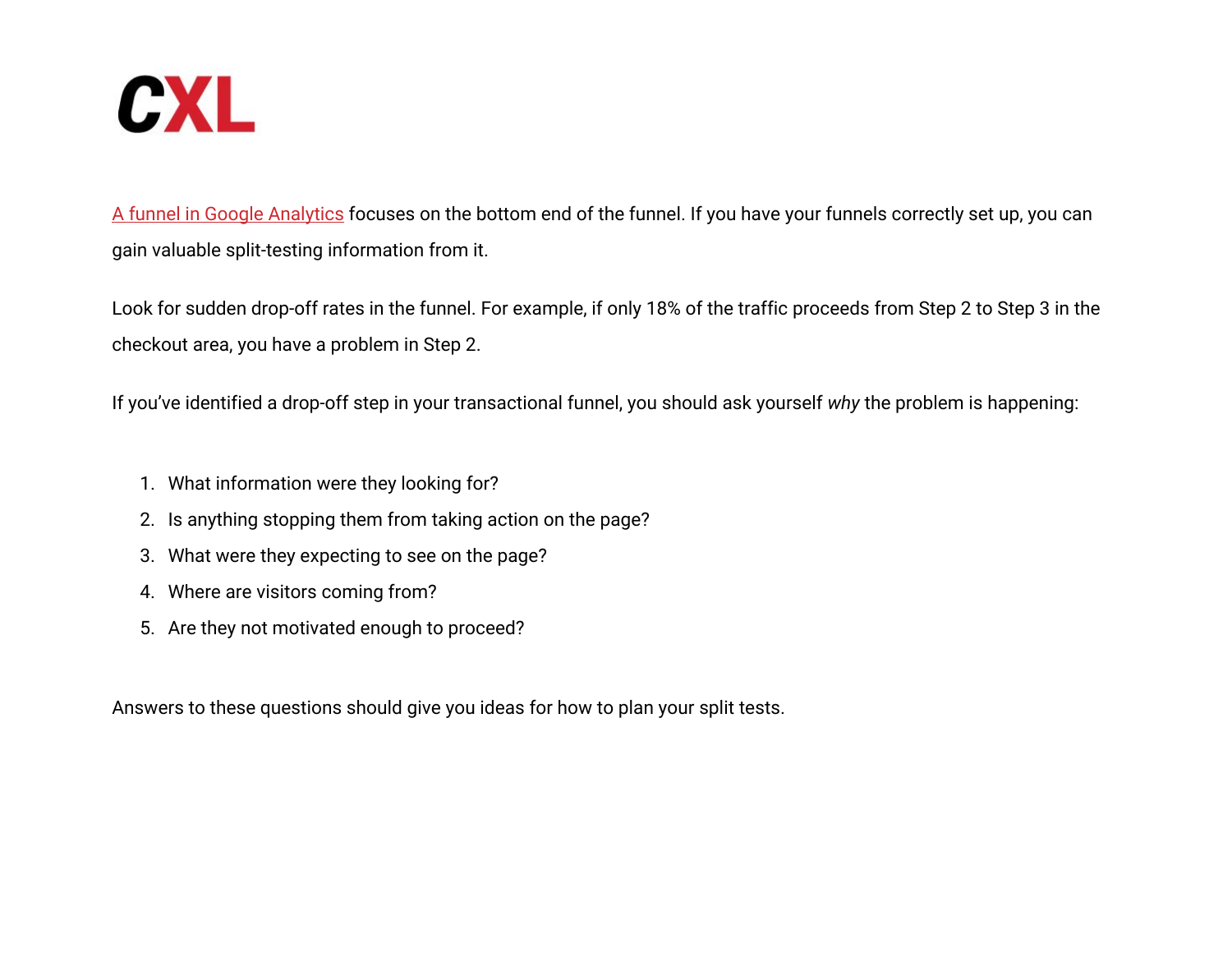![](_page_15_Picture_0.jpeg)

## Prioritize tests based on value and cost.

Start with high-value, low-cost testing ideas. An example is testing variations in a checkout process step that shows significant abandoment rates compared to previous steps.

## Prioritize pages that are important.

Pages that have the highest traffic volume are the most important for testing. You have probably identified many pages that perform worse than you would like them to, but if they don't have a high volume of (expensive) traffic, don't count them as priorities.

# Pages with a high volume of traffic are more important.

You need pages with high traffic for completing your experiments within a reasonable timeframe. Pages with more than 30,000 monthly, unique visitors can reach [statistical significance](https://conversionxl.com/blog/statistical-significance-does-not-equal-validity/) in a few weeks.

With a lower level of traffic, you need to run tests over a longer period of time. Because tests on high-traffic pages finish sooner, you can move on to the next tests faster, which will speed up your optimization process.

Look for: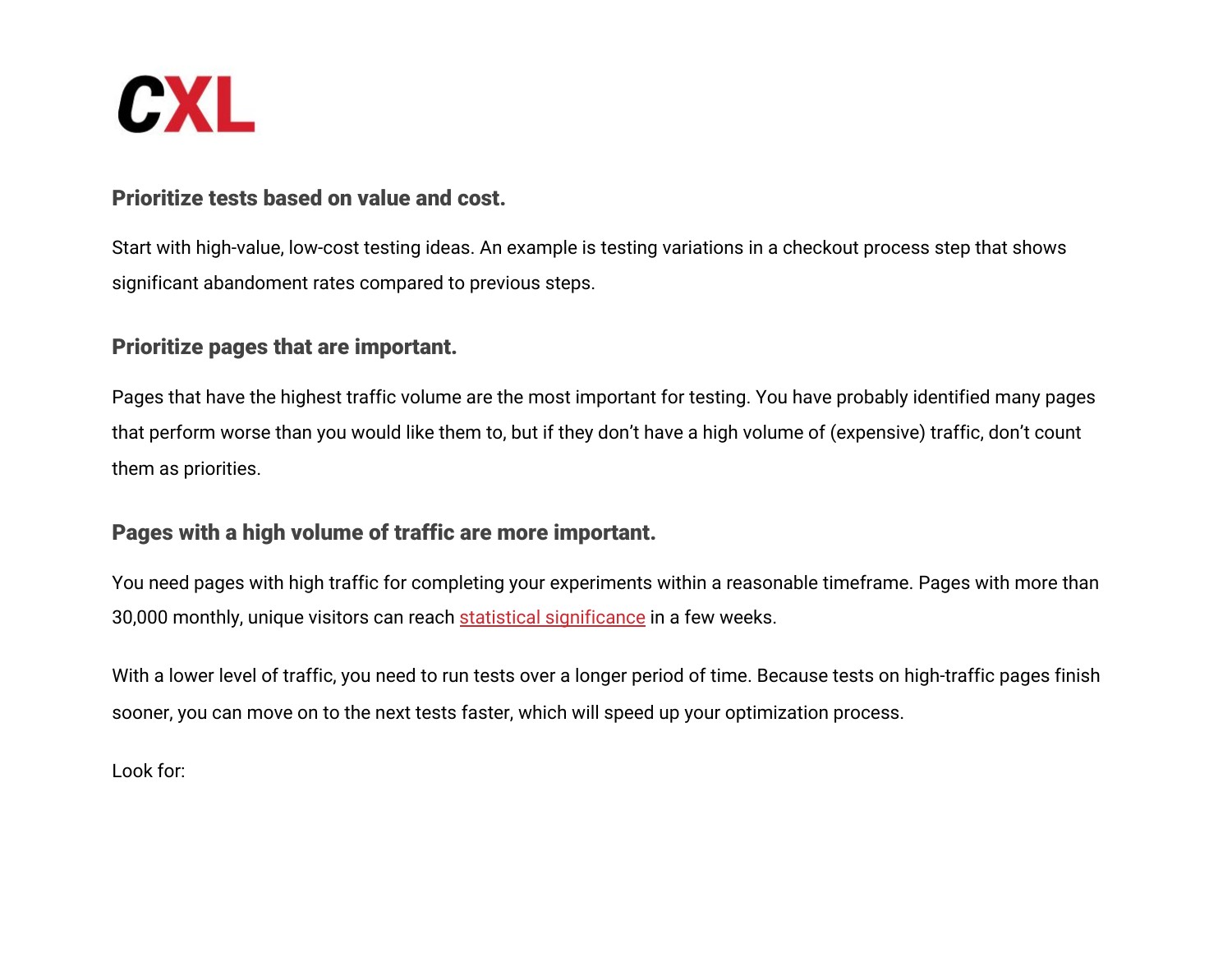![](_page_16_Picture_0.jpeg)

- 1. **Most-visited pages**. Look for information on unique visitors. When looking at the number of overall pageviews, your conversion data will get skewed.
- 2. **Top landing pages**. When looking at the most-visited pages, you will see the most popular landing pages on your site. You also need to look at the most-visited pages that people see when they first arrive on your site.
- 3. **Pages with expensive visits**. When choosing between two pages with similar traffic and conversion rates, pick the one with a higher cost of traffic for a better split-testing ROI.

# Use the PXL prioritization framework

[CXL created their own prioritization model](https://conversionxl.com/blog/better-way-prioritize-ab-tests/) that weeds out as much subjectivity as possible. It's predicated on the necessity of bringing data to the table. It's called PXL and looks like this: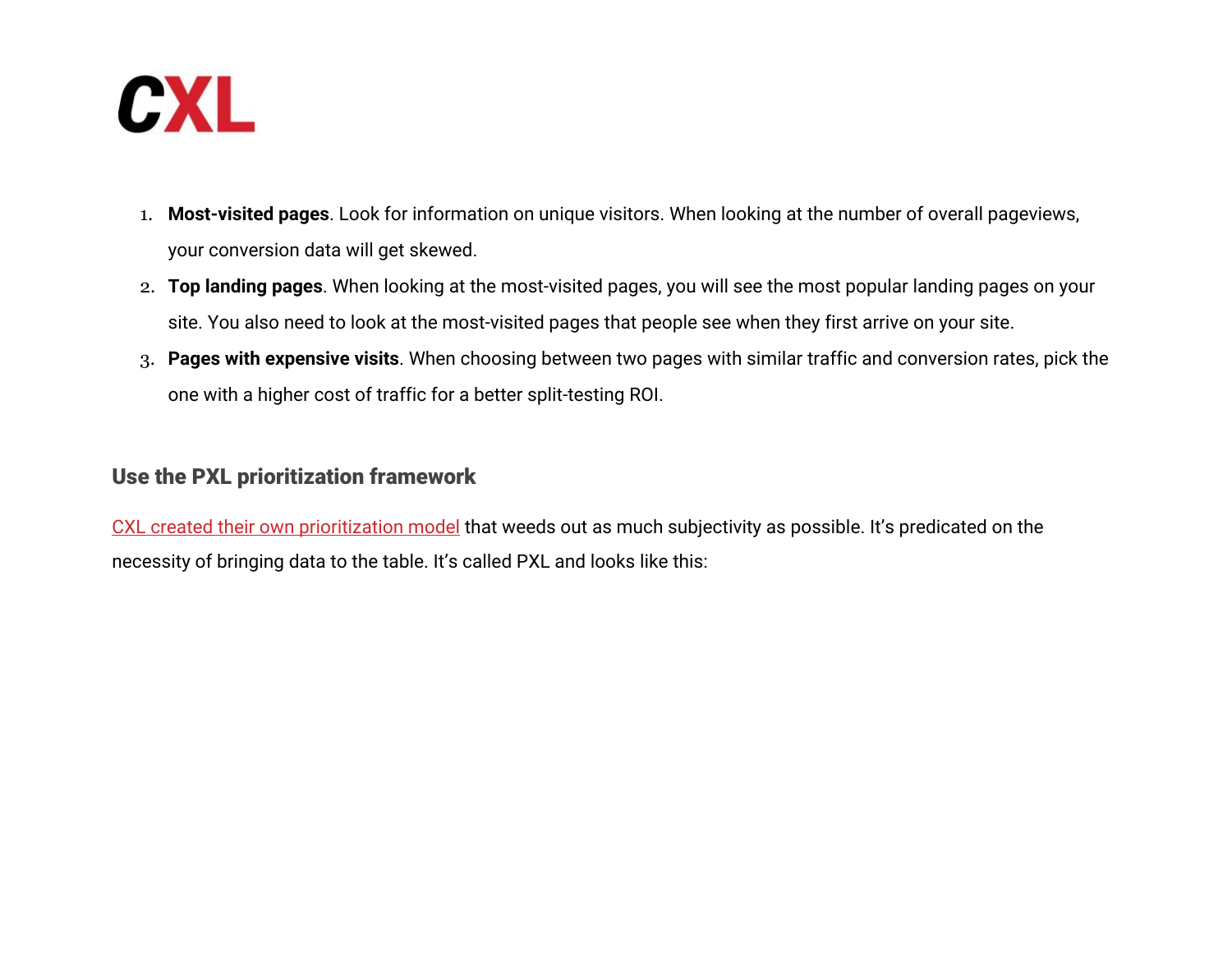![](_page_17_Picture_0.jpeg)

| PXL prioritization framework by ConversionXL                               |                    |                                        |                                                         |                                                    |                                               |                                          |                                                                                                                          |                                                           |                                                                    |                                                                                                                       |               |
|----------------------------------------------------------------------------|--------------------|----------------------------------------|---------------------------------------------------------|----------------------------------------------------|-----------------------------------------------|------------------------------------------|--------------------------------------------------------------------------------------------------------------------------|-----------------------------------------------------------|--------------------------------------------------------------------|-----------------------------------------------------------------------------------------------------------------------|---------------|
| <b>Test</b><br>hypothesis:<br>Is it                                        | Above the<br>fold? | Noticable<br>within 5 sec?<br>(2 or 0) | <b>Adding or</b><br>removing an<br>element?<br>(2 or 0) | <b>Designed to</b><br>increase user<br>motivation? | <b>Running on</b><br>high traffic<br>page(s)? | issue<br>discovered via<br>user testing? | Addressing an Addressing an<br>issue<br>discovered via<br>qualitative<br>feedback<br>(surveys,<br>polls,<br>interviews)? | Addressing<br>insights found<br>via digital<br>analytics? | Supported by<br>mouse<br>tracking heat<br>maps or eye<br>tracking? | Ease of<br>implementation<br>(less than 4 hrs<br>$= 3$ , up to 8 hrs<br>$= 2$ , under 2<br>$days = 1$ , more<br>$= 0$ | <b>RESULT</b> |
| <b>Re-structure</b><br>and re-write the<br>copy on the<br><b>Tour page</b> |                    | $\overline{2}$                         | $\overline{2}$                                          |                                                    |                                               |                                          |                                                                                                                          |                                                           | $\mathbf 0$                                                        | $\overline{2}$                                                                                                        | 12            |
| <b>Reverse the</b><br>order of the<br>home page<br>content blocks          |                    | $\overline{2}$                         | $\overline{0}$                                          | $\mathbf{0}$                                       |                                               | $\mathbf{0}$                             | $\Omega$                                                                                                                 |                                                           | $\mathbf{0}$                                                       | 3                                                                                                                     | 8             |
| Increase body<br>copy font size<br>for mobile                              |                    |                                        | $\mathbf{0}$                                            | $\mathbf{0}$                                       |                                               | $\Omega$                                 | $\Omega$                                                                                                                 | $\mathbf{0}$                                              | $\mathbf 0$                                                        | $\mathfrak{p}$                                                                                                        |               |

[Grab your own copy of this spreadsheet template here.](https://docs.google.com/spreadsheets/d/1DGuw1vkqYZ61plOpTcGHFDvh4MMP4kaRnlTtaXSWrJA/edit?usp=sharing) Just click File > Make a Copy to have your own customizable spreadsheet.

Instead of guessing what the impact might be, this framework asks you a set of questions about it:

- Is the change above the fold? Changes above the fold are noticed by more people, thus increasing the likelihood of the test having an impact.
- Is the change noticeable in under 5 seconds? Show a group of people the control and then a variation(s). Can they tell the difference after seeing it for 5 seconds? If not, it's likely to have less impact.
- Does it add or remove anything? Bigger changes like removing distractions or adding key information tend to have more impact.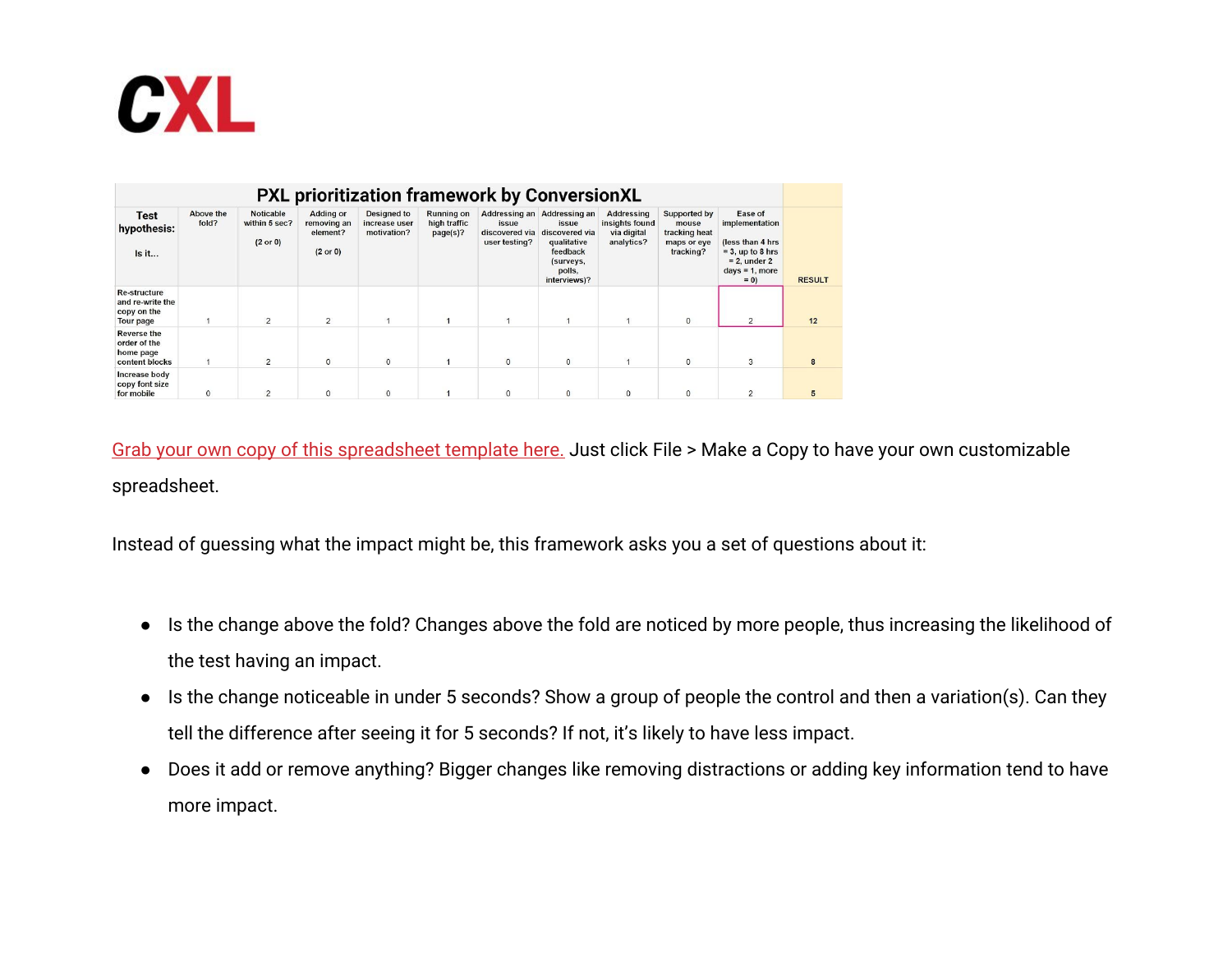![](_page_18_Picture_0.jpeg)

● Does the test run on high-traffic pages? Relative improvement on a high-traffic page results in more absolute dollars.

Many of the variables specifically require you to bring data to the table to prioritize your hypotheses.

- Is it addressing an issue discovered via [user testing](https://conversionxl.com/conversion-optimization/user-testing/)?
- Is it addressing an issue discovered via qualitative feedback (surveys, polls, [interviews](https://conversionxl.com/blog/customer-interviews/))?
- Is the hypothesis supported by mouse tracking, [heatmaps,](https://conversionxl.com/blog/19-things-we-can-learn-from-numerous-heatmap-tests/) or eye tracking?
- Is it addressing insights found via digital analytics?

Having weekly team discussions on tests with these four questions will quickly make people stop relying on opinions.

There are also bounds based on the estimated time to implement ("ease of implementation"). Ideally, you'd have a test developer as part of prioritization discussions.

#### **Grading PXL**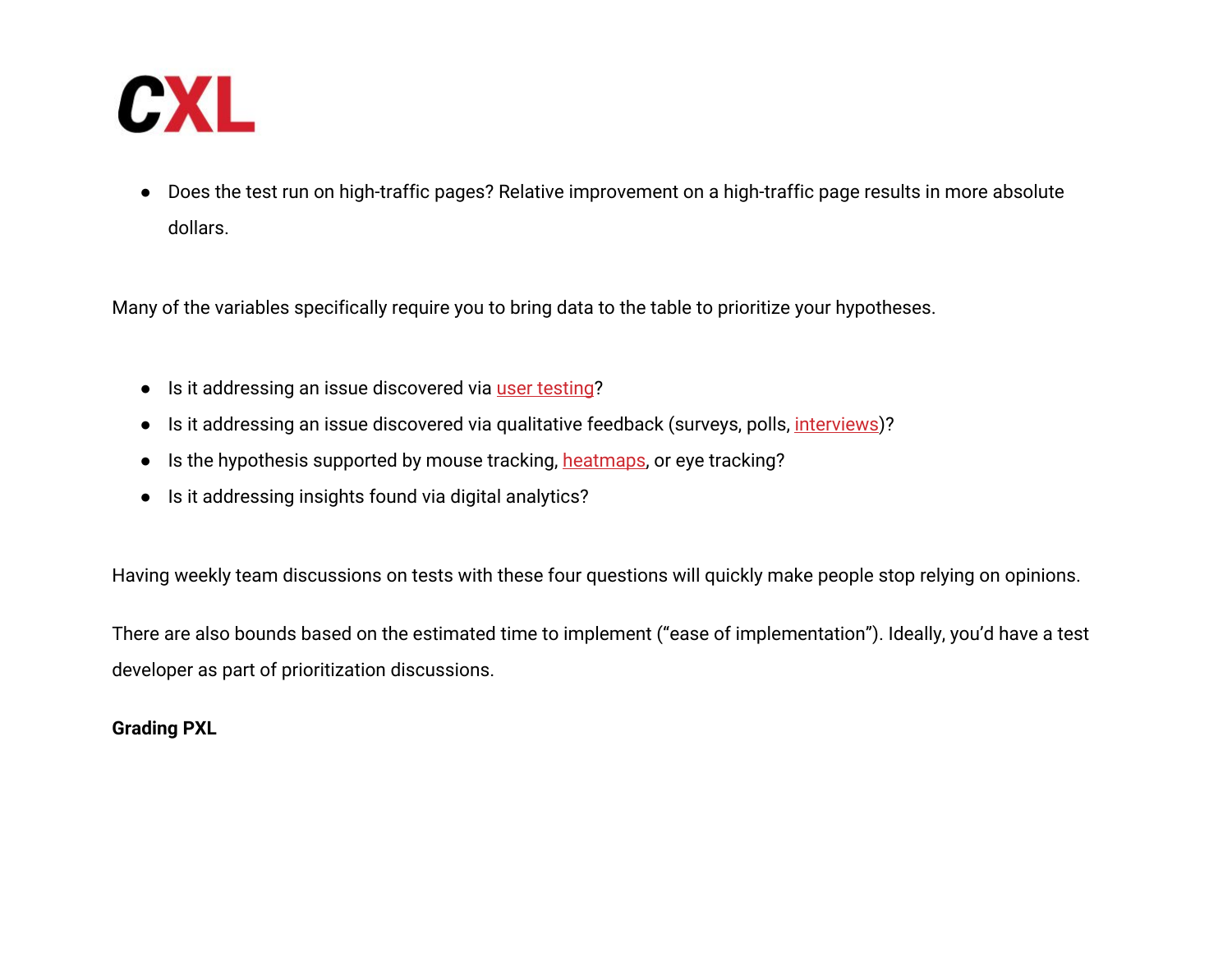![](_page_19_Picture_0.jpeg)

This is a binary scale. You have to choose one or the other. So, for most variables (unless otherwise noted), you choose either a 0 or a 1.

Certain variables are also weighted because of their importance—how noticeable the change is, if something is added/removed, ease of implementation.

So, on these variables, we specifically say *how* things change. For instance, on the "Noticeability of the Change" variable, you either mark it a 2 or a 0.

# Step 3: Test.

![](_page_19_Picture_5.jpeg)

The reason for the in-depth analysis techniques described above is to get a clear understanding about what is happening on your website. That process enables you to find areas where A/B testing can bring the best results and to plan accordingly.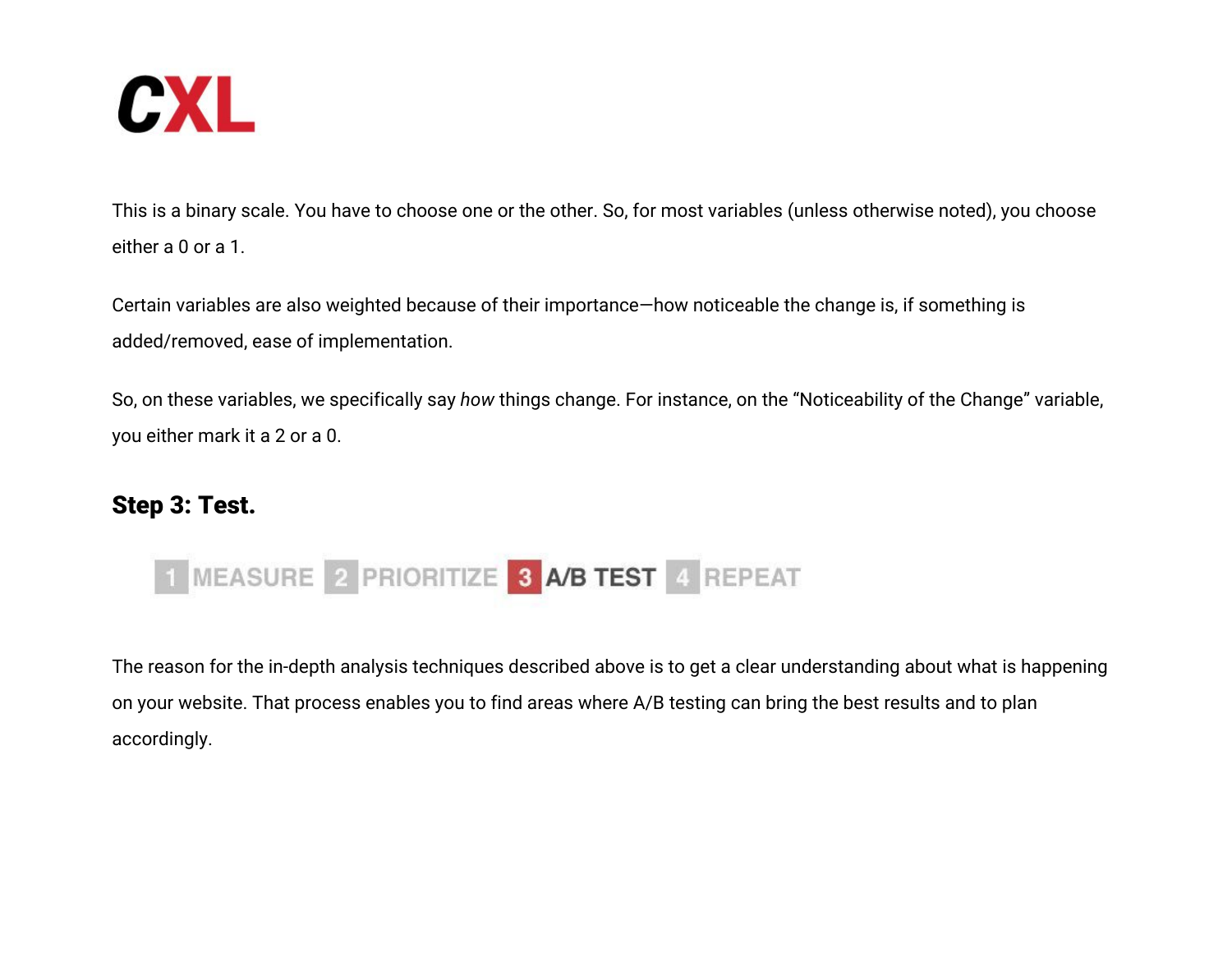![](_page_20_Picture_0.jpeg)

Now let's set up your test.

# Form a clear hypothesis for your test.

A hypothesis defines *why* you believe a problem occurs. If your problem is high abandonment rate in your checkout process, your hypothesis may be that "People start questioning our worth after seeing grammar mistakes."

![](_page_20_Figure_4.jpeg)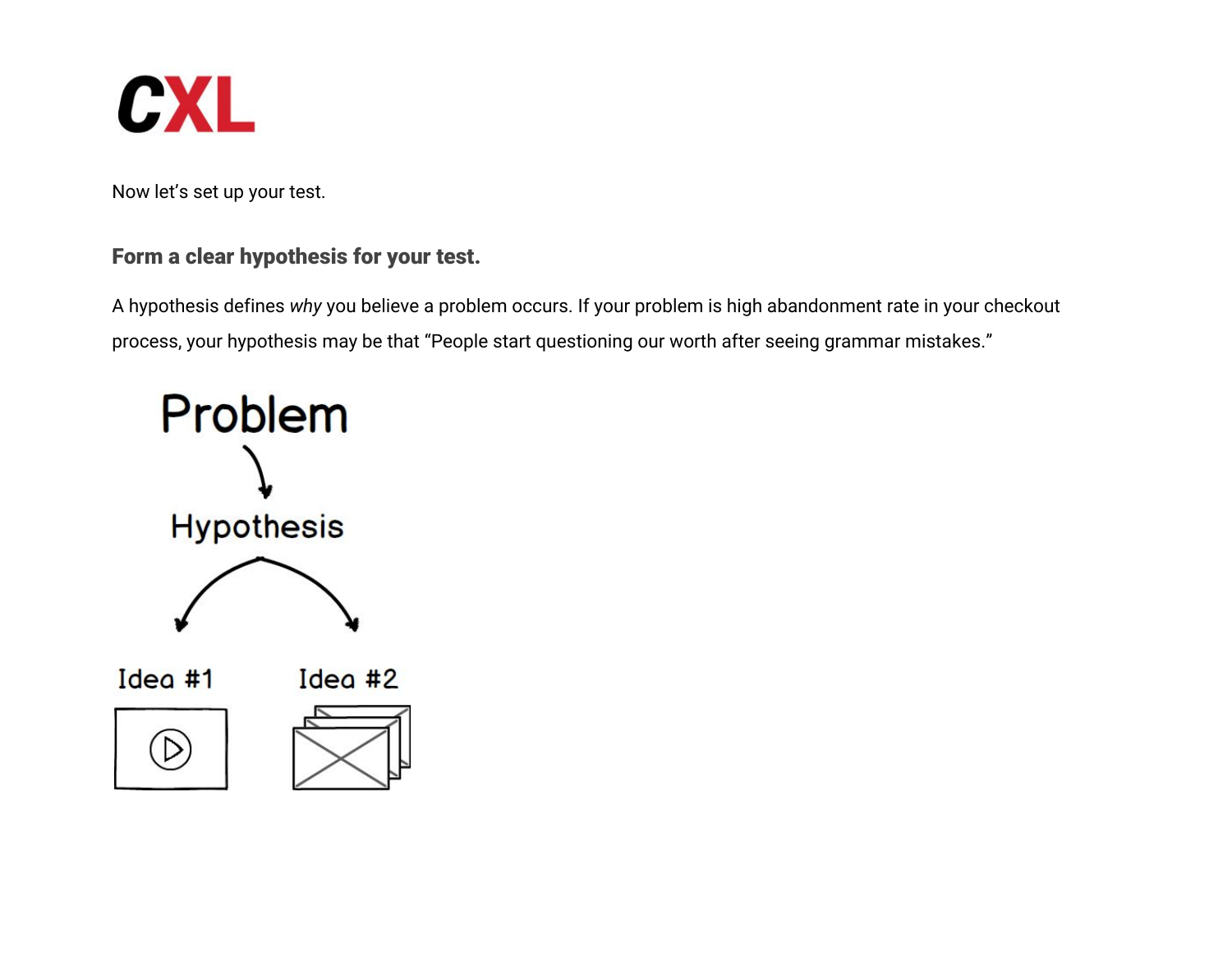![](_page_21_Picture_0.jpeg)

After you define your problem and articulate your hypothesis, you can come up with specific split-testing variations. Clearly defining your hypothesis will help you create test variations that give meaningful results.

An example of a hypothesis in action:

- Problem. Less than 1% of visitors sign up for our newsletter.
- Hypothesis. Visitors don't see the value in signing up for our newsletter. Adding three bullet points about the benefits will increase sign-up rates.

In this case, we would summarize the benefits that the newsletter member would get from joining the newsletter. Even if the original version works better in your A/B test, you learned something about your visitors. You clearly defined why you did the test and can draw conclusions based on the outcome.

A good hypothesis…

- 1. **Is testable**. Your hypothesis is measurable, so that it can be used in testing.
- 2. **Has a goal of solving conversion problems**. Split testing is done to solve specific conversion problems.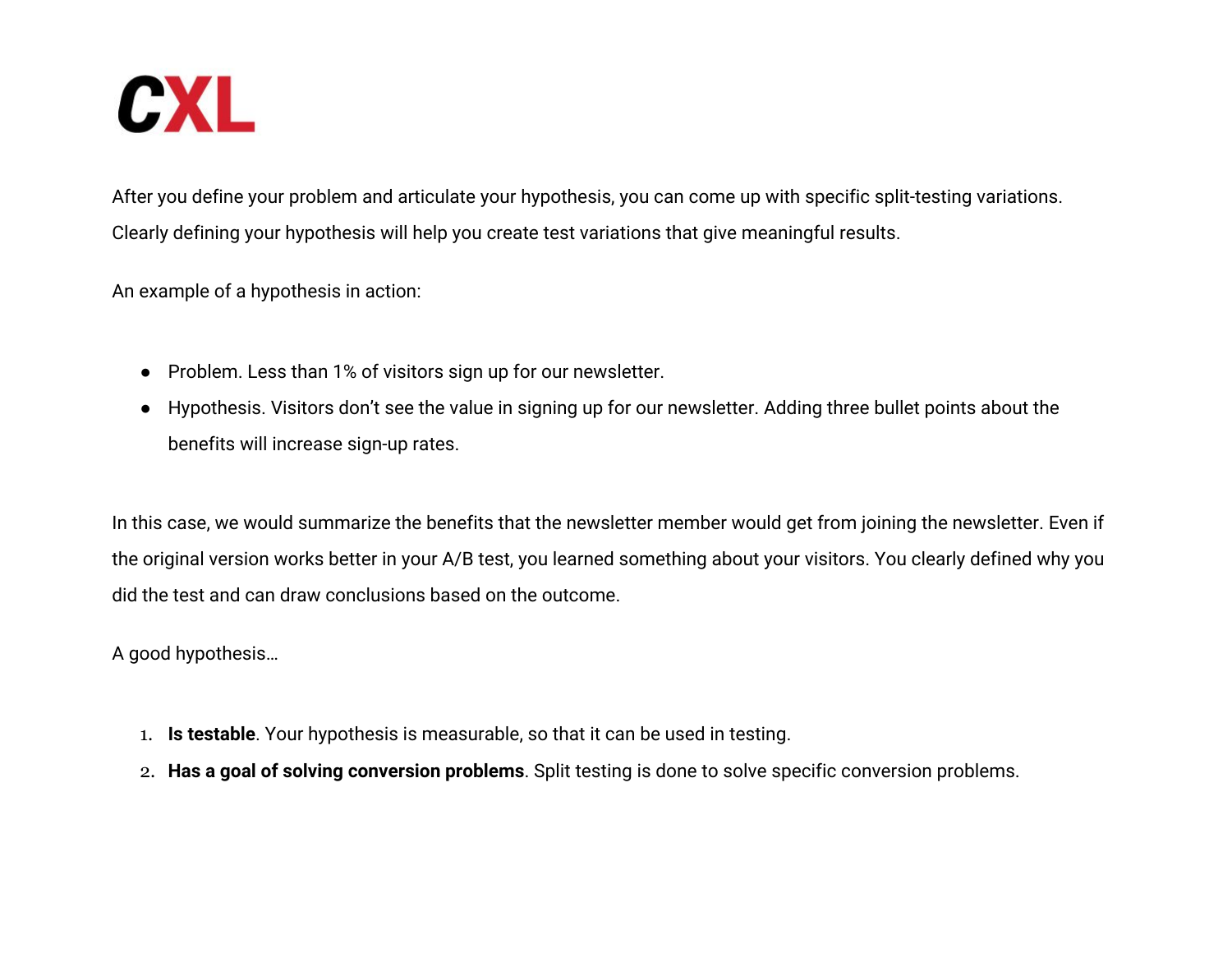![](_page_22_Picture_0.jpeg)

3. **Gains market insights**. Besides increasing your conversion rates, split testing will give you information about your clients.

## Use valid statistical methods.

Ignoring statistical significance when running an A/B test is worse than not running a test at all. The results will give you confidence that you know what works for your site when, in reality, you don't know more than before running the test.

If we were to toss a coin 1,000 times, we would reduce the influence of chance but still get slightly different results with each trial.

The statistical significance of your experiment should be over 95%. But statistical significance alone is not a guarantee. It is a measure of confidence.

Read more about this [here,](https://conversionxl.com/three-hard-truths-about-ab-testing/) [here,](https://conversionxl.com/blog/magical-95-statistical-significance/) or [here.](https://conversionxl.com/blog/statistical-power/)

## Test for revenue.

At the end of the day, revenue is what matters. An increase in conversion rates may sometimes mean a decrease in revenue if you're tracking the wrong indicators.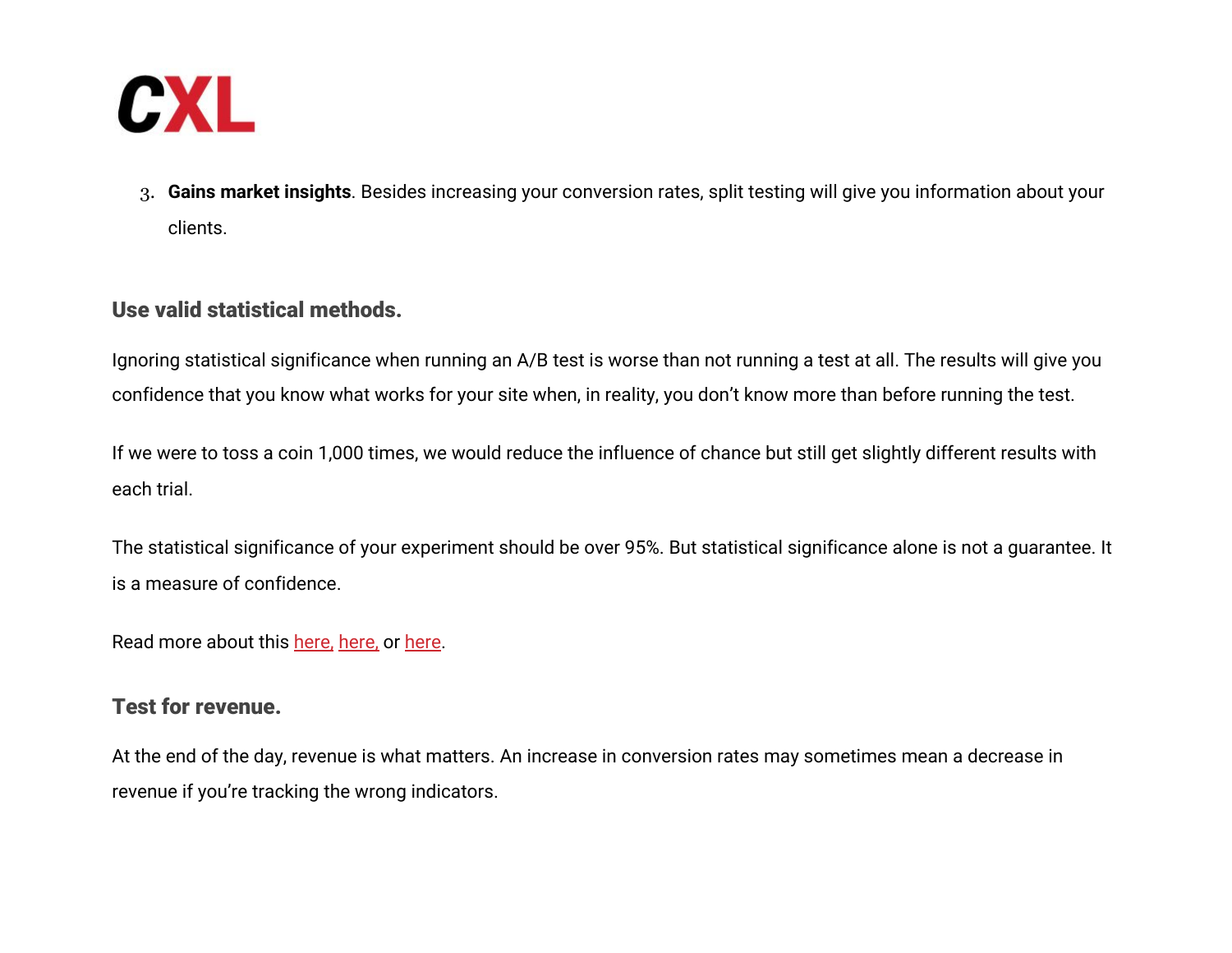![](_page_23_Picture_0.jpeg)

Let's imagine that you're selling watches online and suddenly increased your prices by 25%. Your conversion rates will probably drop, but your overall revenue may increase if the demand for your product is high enough.

# What to test—the low-hanging fruit

You should always use analytics and customer feedback to plan your tests. But for a general guideline, here are elements that historically have given good results:

- [Call to actions.](https://conversionxl.com/blog/call-to-action-examples/) Placement, wording, size;
- [Copywriting.](https://conversionxl.com/blog/quick-course-on-effective-website-copywriting/) Value propositions, product descriptions;
- [Forms](https://conversionxl.com/blog/form-design-best-practices/). Length, field types, text;
- [Layout](https://conversionxl.com/blog/universal-web-design-principles/). Homepage, content pages, landing pages;
- [Produc](https://conversionxl.com/pricing-experiments-you-might-not-know-but-can-learn-from/)[t](https://conversionxl.com/blog/product-pricing-strategies-and-techniques/) [pricing](https://conversionxl.com/pricing-experiments-you-might-not-know-but-can-learn-from/). Try testing for revenue by testing your prices;
- [Images.](https://conversionxl.com/blog/how-images-can-boost-your-conversion-rate/) Placement, content, and size;
- [Amount of content on the page.](https://conversionxl.com/blog/website-information-architecture-optimal-user-experience/) Short versus long.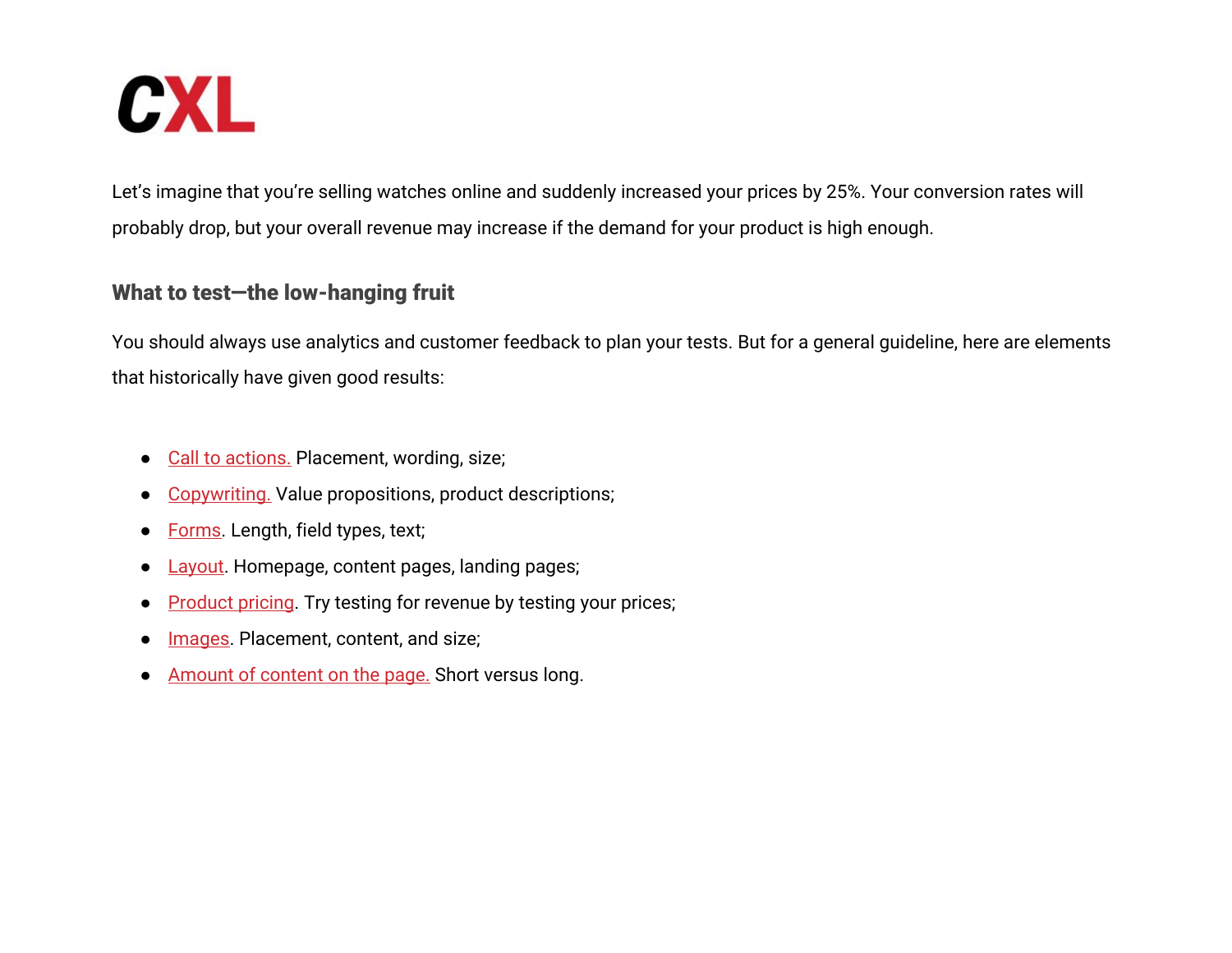![](_page_24_Picture_0.jpeg)

# Step 4: Learn from your results and start over.

# 1 MEASURE 2 PRIORITIZE 3 A/B TEST 4 REPEAT

*"Never stop testing, and your advertising will never stop improving." -David Ogilvy*

This is the one rule of marketing that surpasses all others. No matter how well your landing pages or emails may be doing, they can always be doing better. By not having a goal for constant improvement, you're leaving money on the table and letting your competition get ahead of you.

Not all split tests will be successful. You are doing well if 20% of split tests improve your conversion rates. Split-testing will simply give you a new baseline to improve upon. You will start seeing considerable website performance improvements after a number of different split tests.

Considering how competitive today's online market is, if you aren't constantly tracking and optimizing, you're going to get left behind—and outsold—by people who are.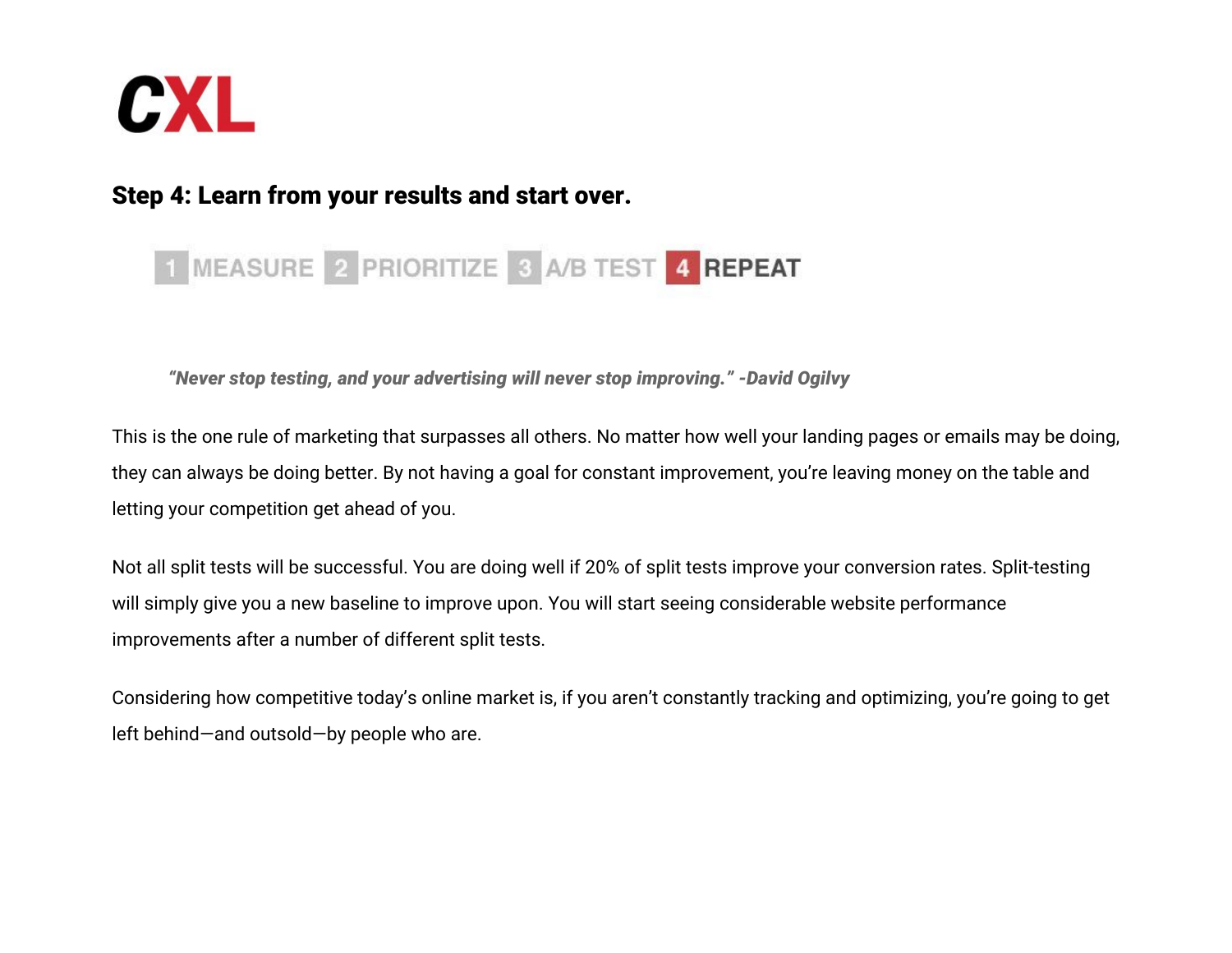![](_page_25_Picture_0.jpeg)

# A/B testing plan considerations

Be aware of the local maximum.

![](_page_25_Picture_3.jpeg)

Most A/B testing is done one variable at a time. You test headlines, button text, images etc. These variables are simple to test; your results will be clear; and your next steps will be obvious. By isolating one variable, you can be more confident in your results. There's a downside, though.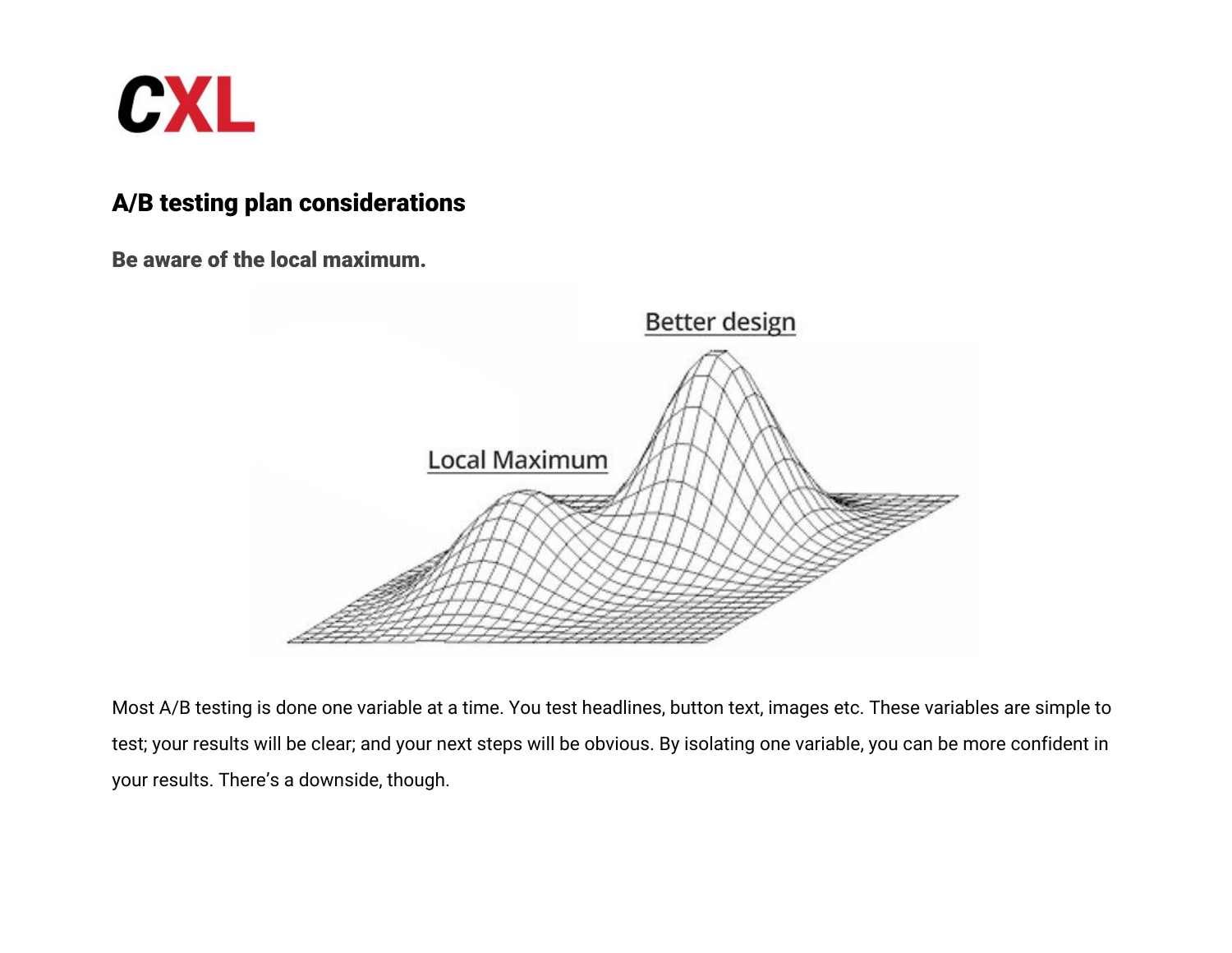![](_page_26_Picture_0.jpeg)

The argument against testing single variables is that, if you continue to do it for a long period of time, it will be impossible for you to arrive at a much better design.

Instead, you'll be improving your existing design in small increments and get stuck at the local maximum. You'll hit a glass ceiling in your design and, without a big change, be unable to earn larger gains.

### Protect SEO.

Google openly endorses split testing because the goal is to improve a website and make users happy. But there are a few things you should consider.

Don't run your experiments longer than necessary. If your experiment has been running longer than what Google would normally expect from a split test, you may confuse the search engine about which version of the content is the "real" version.

The general rule is to update your site with the winning variation as soon as you are sure of its statistical validity. Google wants to prevent people from deceiving search engines.

Use rel=canonical. Instead of using a noindex meta tag on your variation page, use rel=canonical. If you are testing two variations of your homepage, you don't want search engines to deindex both.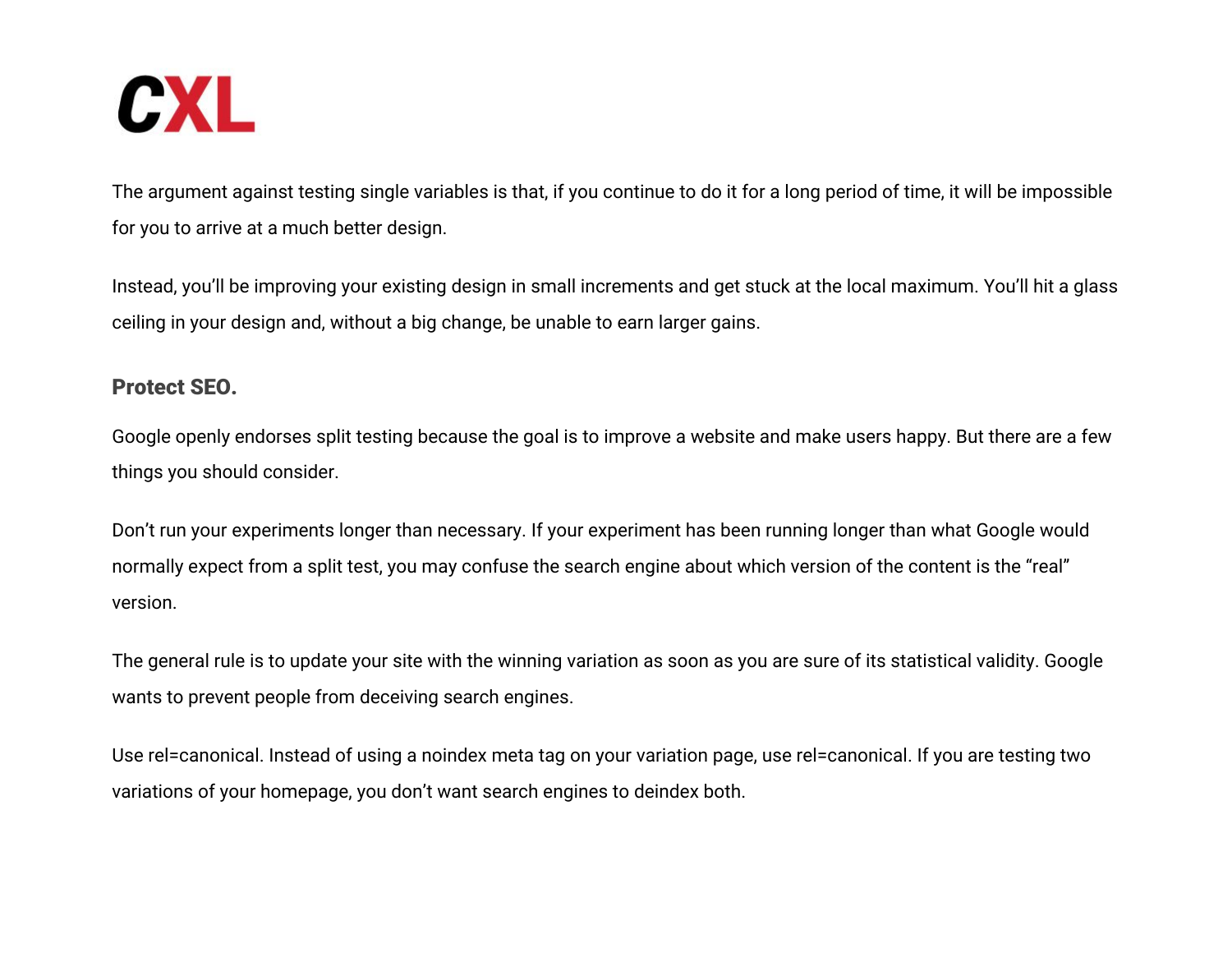![](_page_27_Picture_0.jpeg)

You need search engines to understand that your variations are what they are—variations of the original URL. Using noindex in a situation like this may create problems later.

Use 302 instead of 301. When you need to redirect a visitor to one of you variations, use a 302 temporary redirection instead of the permanent 301 version. You want Google to keep the original URL in its index.

## Forget about A/A testing

[A/A testing](https://conversionxl.com/blog/aa-testing-waste-time/) validates your test setup—if your variations display correctly and your software reports the right numbers. The biggest problem with A/A testing is that setting it up and running it takes time (and traffic) that could be used for more split testing.

*:The volume of tests you start is important, but even more so is how many you finish every month." - Craig Sullivan*

It's quicker for you to test your experiments before going live. To make sure your variations are displaying as they should in different browsers, use cross-browser testing. For checking the numbers, use your split-testing and analytics packages together on every test.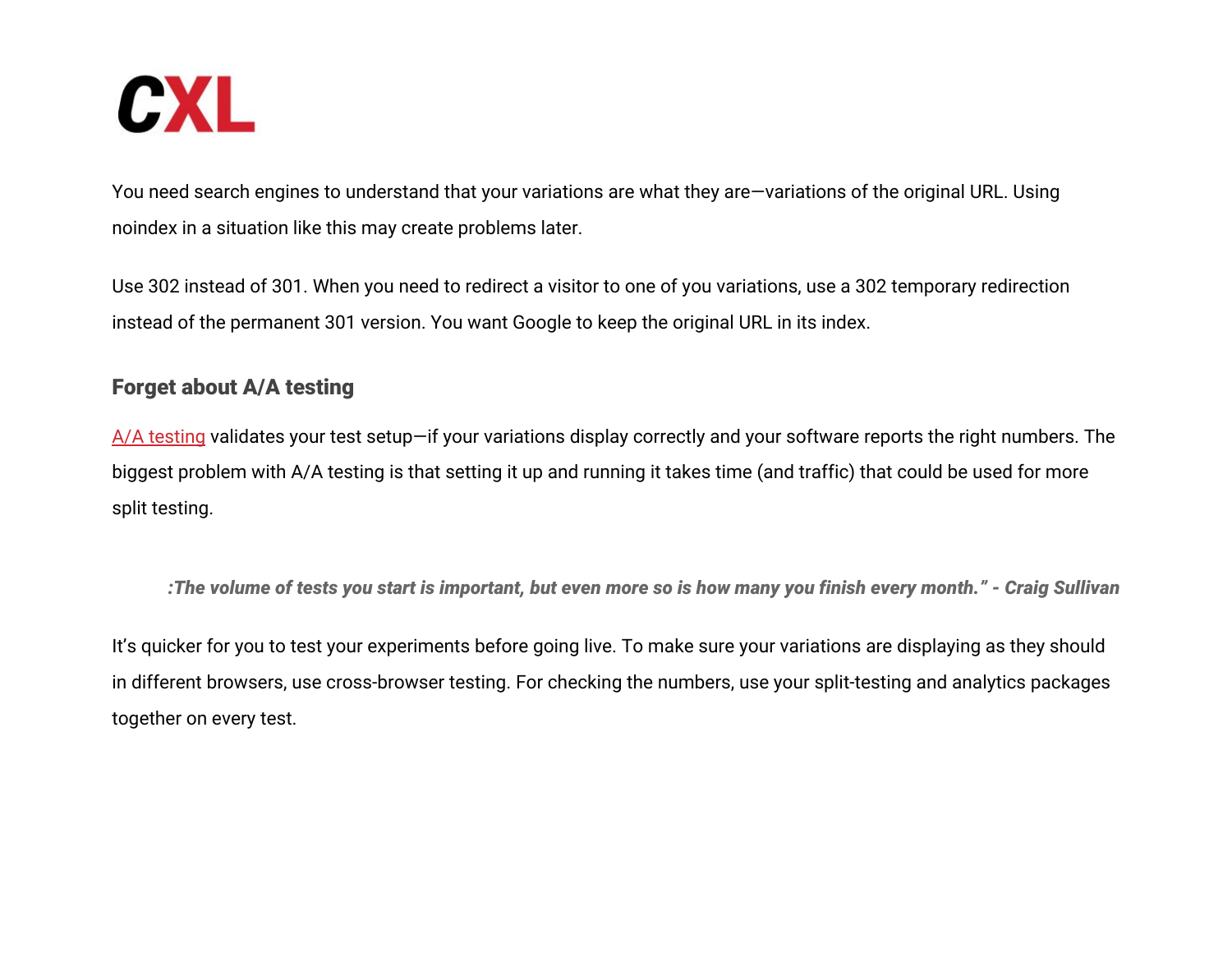![](_page_28_Picture_0.jpeg)

If, for whatever reason, you still need to do an A/A test, consider an A/B/A test, or 25/50/25 split, instead. There's an even better way: segmentation.

## Avoid the percentage confusion.

Besides significance, the other common problem A/B tests have is quoting percentages. Since conversions are measured in percentages, there are two ways to report them:

- 1. Change as the numerical difference between the two variations;
- 2. Change as the amount by which one variation is larger than the other.

Normally, Version 2 is used when reporting conversion rate improvements, but make sure you know this before deciding anything based on the numbers.

## Integrate your A/B testing process with conversion optimization methodologies.

Your A/B testing efforts will bring better returns when you execute them within a conversion optimization framework. Different agencies have come up with different versions for this. Here are some of them: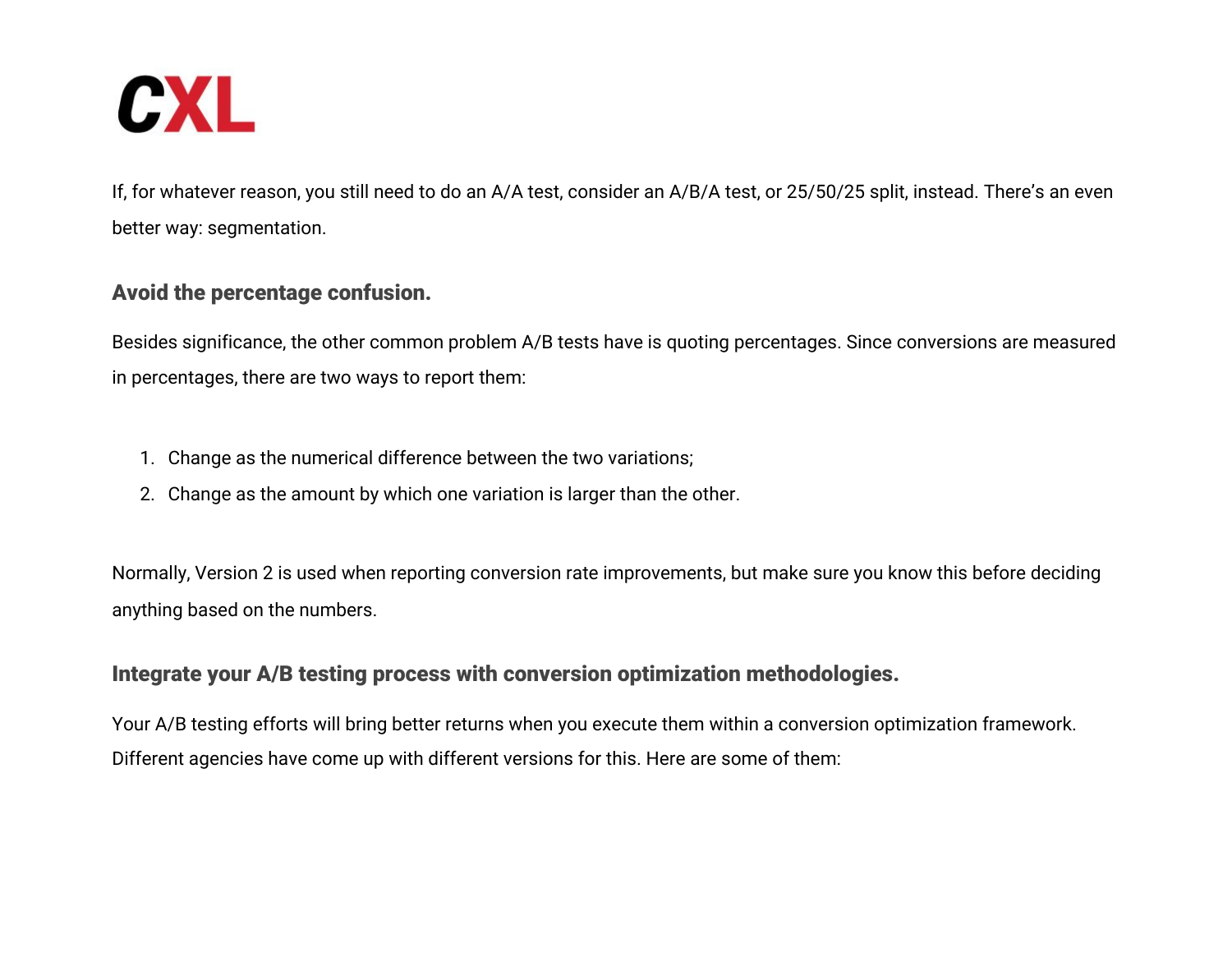![](_page_29_Picture_0.jpeg)

### [The Conversion Rate Experts Methodology](http://www.conversion-rate-experts.com/methodology/)

![](_page_29_Figure_2.jpeg)

Conversion Rate Experts have developed a systematic process for guiding a business through a series of steps toward better conversion rates.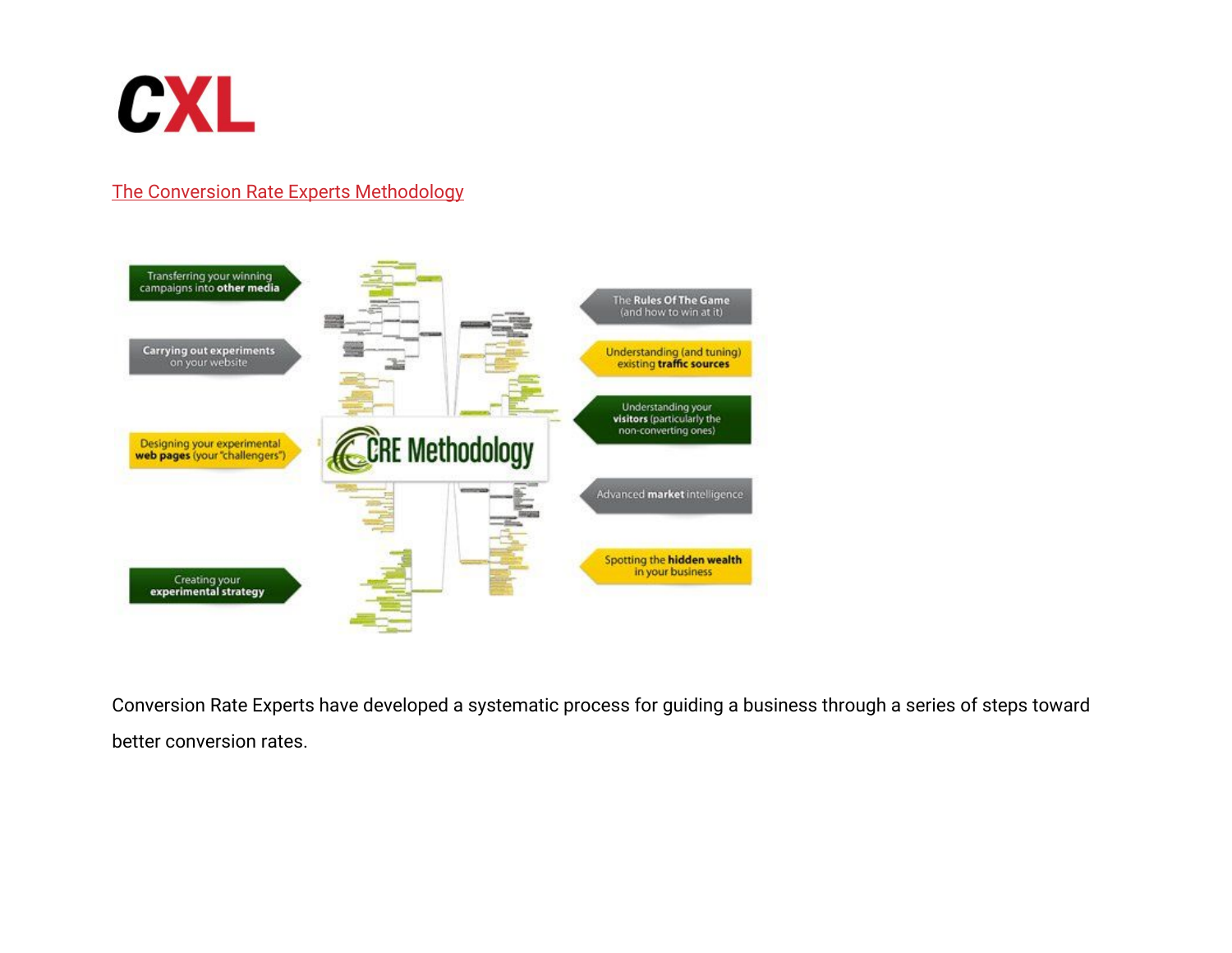![](_page_30_Picture_0.jpeg)

#### [Building To The Ultimate Yes by MEClabs](http://www.marketingexperiments.com/blog/marketing-insights/the-ultimate-yes-conversio.html)

MEClabs has a funnel that represents a series of decisions taken by the prospective customer. The idea revolves around the customer taking small decisions step by step, "micro-yeses," which lead to the Ultimate Yes, or the sale.

#### [The Kaizen Plan by Widerfunnel](http://www.widerfunnel.com/solutions/our-process)

![](_page_30_Figure_4.jpeg)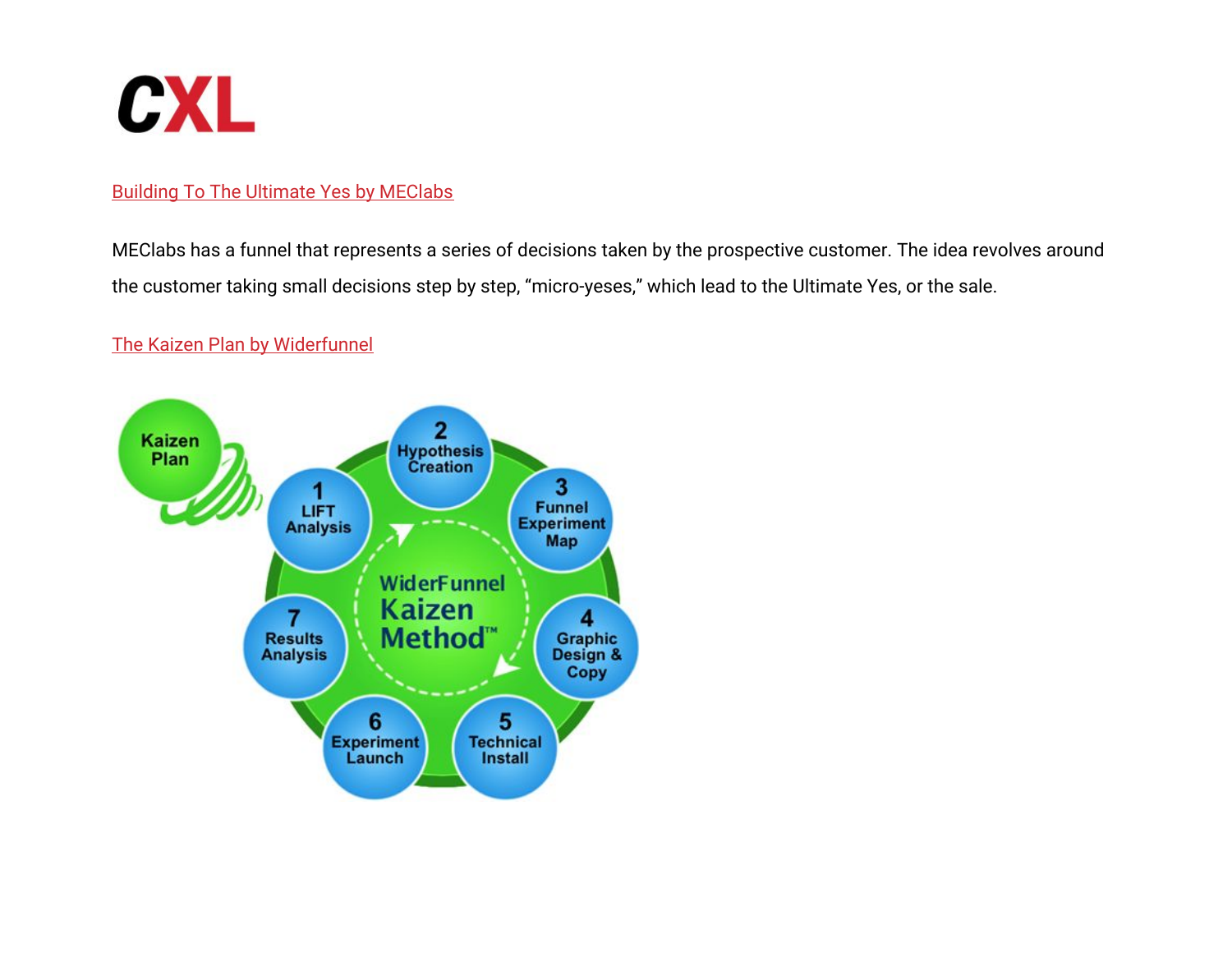![](_page_31_Picture_0.jpeg)

The idea is to prioritize conversion testing opportunities and implement the right experiments, which will drive the most impact-filled results. This will help you maximize your conversion rate improvement.

### [ResearchXL by CXL](https://conversionxl.com/blog/how-to-come-up-with-more-winning-tests-using-data/)

CXL has developed their own framework that's used by dozens of agencies. It includes six parts of research and also has a prioritization component, solving the oh-so-common problem of what to test.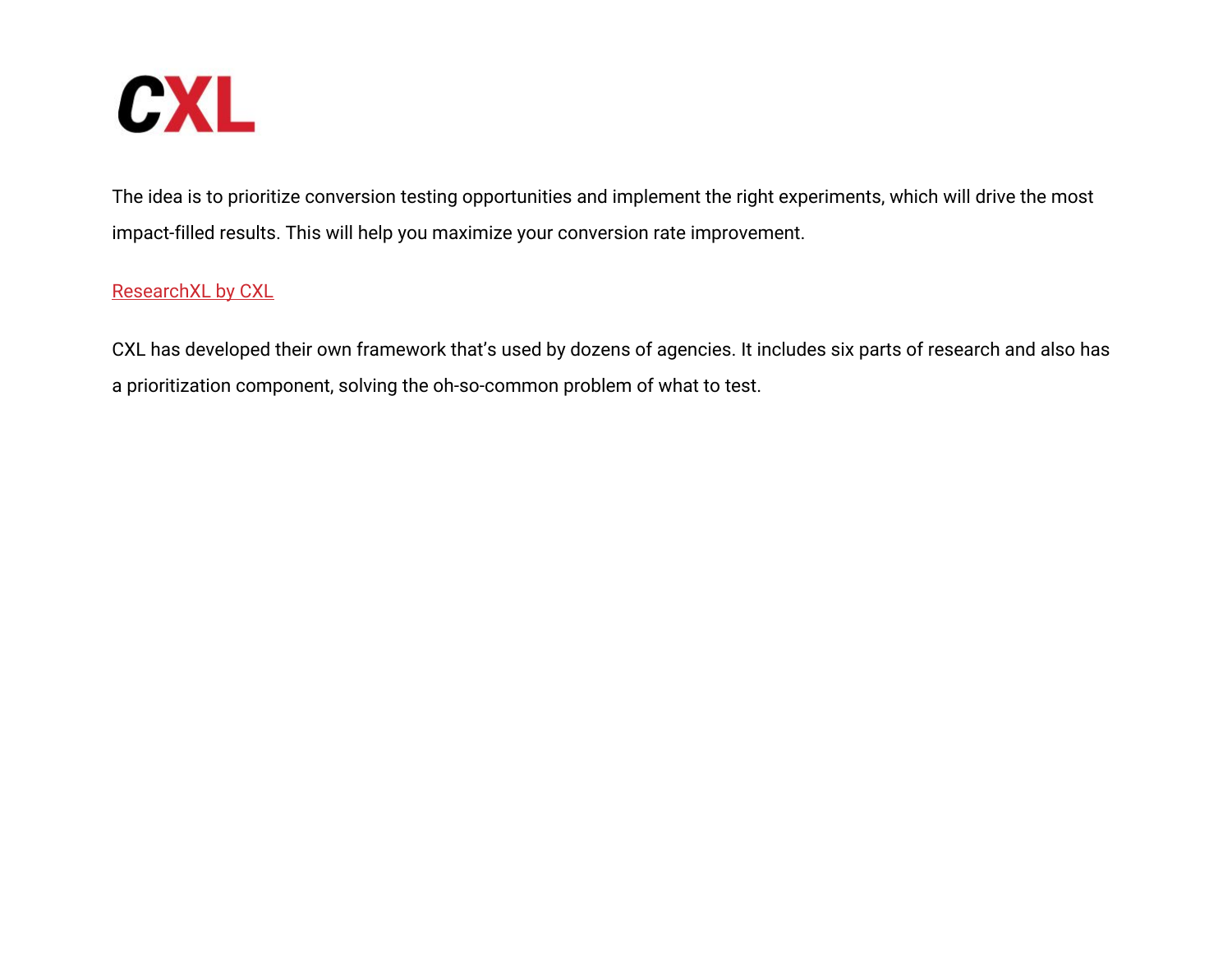![](_page_32_Picture_0.jpeg)

![](_page_32_Figure_1.jpeg)

The framework consists of the following:

- 1. Heuristic Analysis;
- 2. Technical Analysis;
- 3. Web Analytics Analysis;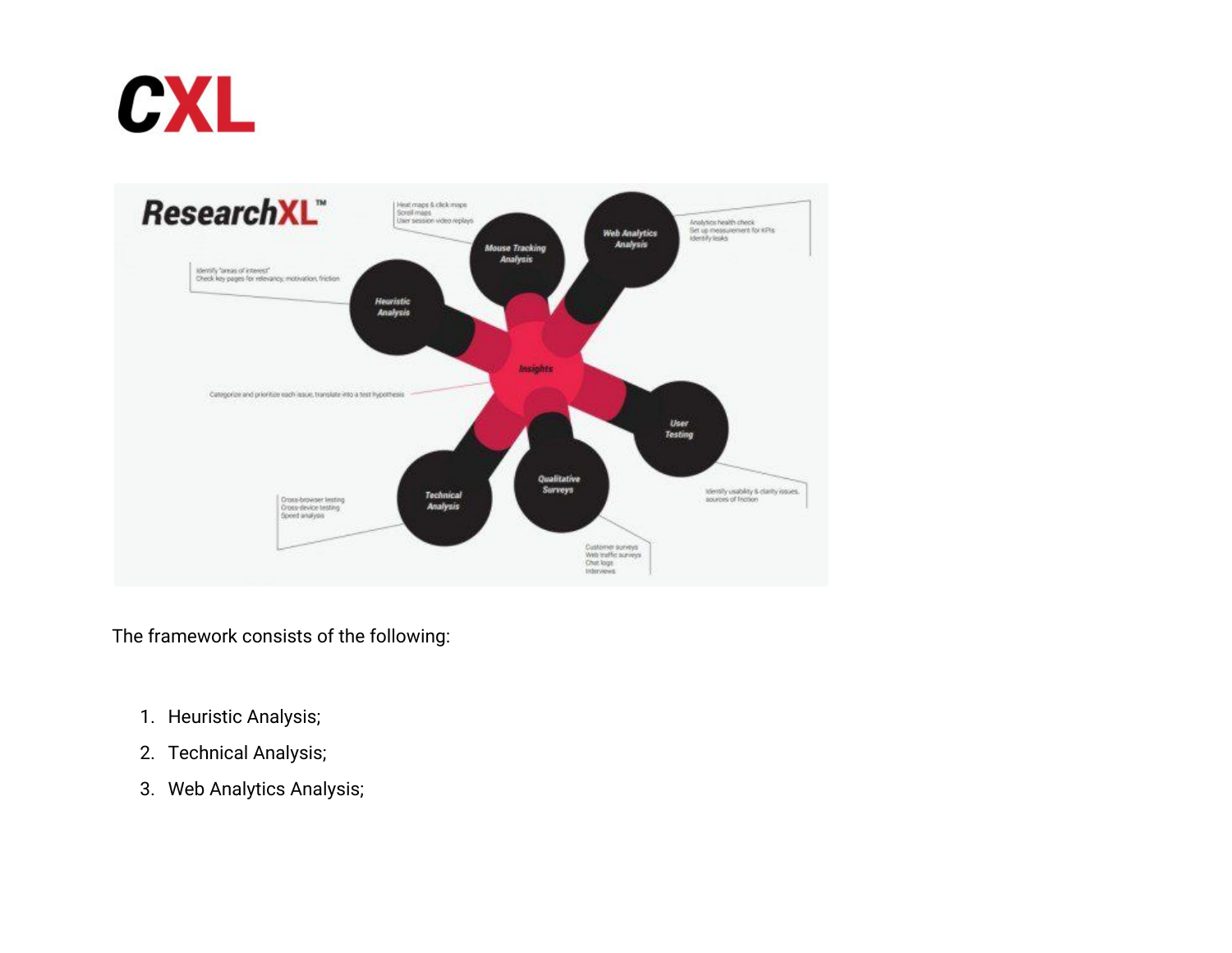![](_page_33_Picture_0.jpeg)

- 4. Mouse Tracking Analysis;
- 5. Qualitative Surveys;
- 6. User Testing.

They've also written a conversion optimization quide that goes into further detail and explains how ResearchXL ties into a holistic optimization program.

# Mobile considerations

Visitors interact with their mobile devices through tapping, so their ability to quickly locate and hit these tapping areas is key to mobile conversion rates.

When testing on mobile screens, begin testing elements related to the user experience and design of the site-navigational elements or [mobile forms.](https://conversionxl.com/blog/mobile-forms/)

Mobile analytics generally fall into two categories: tracking how people interact with websites in a mobile browser and in-app analytics. Let's briefly touch on both.

### **Testing in a mobile browser**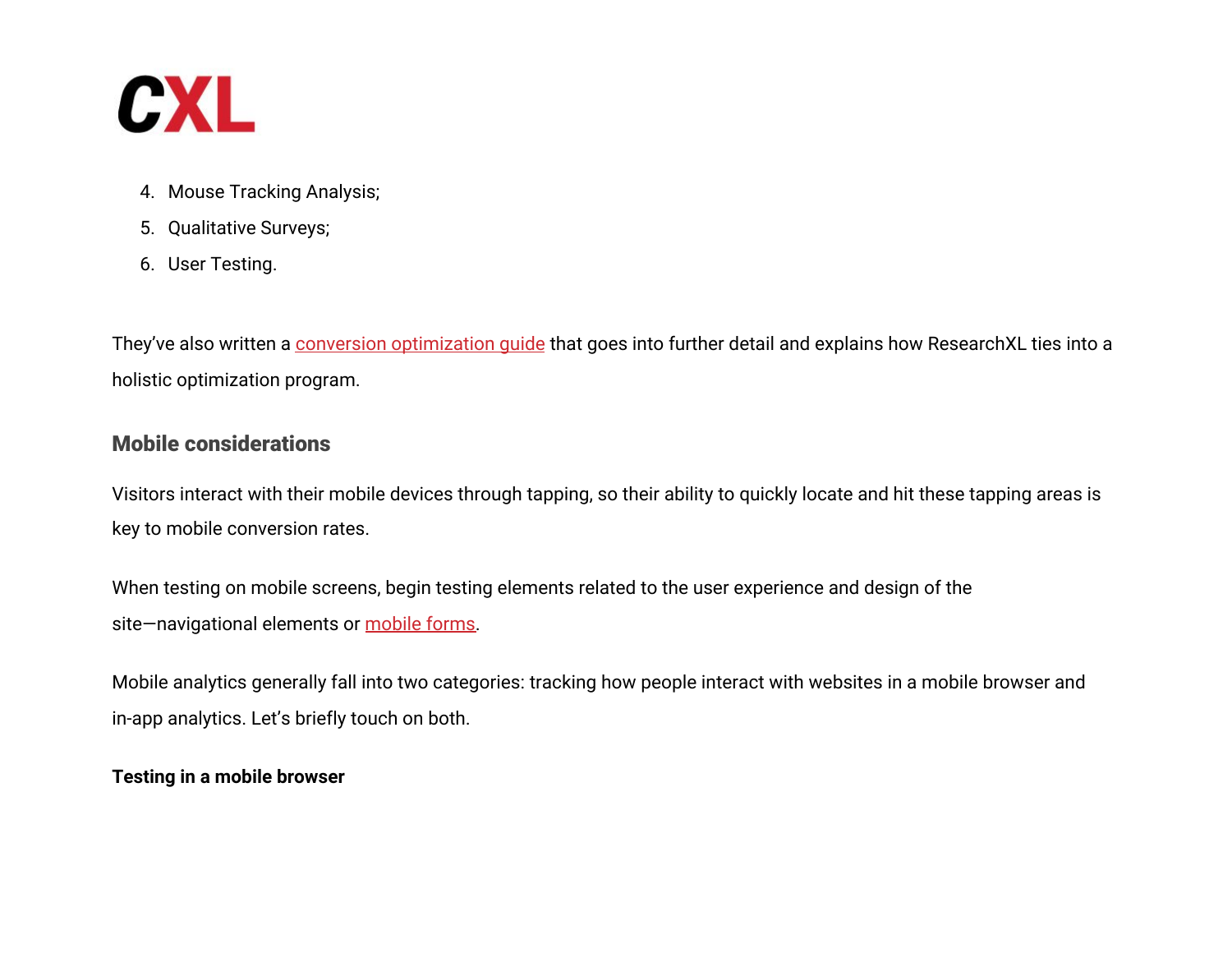![](_page_34_Picture_0.jpeg)

A smaller screen forces users to focus more on what is relevant, giving you ample opportunities in the conversion area.

What to test for mobile users:

- **Call-to-action buttons**. On a desktop screen, the CTA button won't take up more than 2% of the screen real estate. On a mobile device, you have the opportunity to make your CTA button take 25–50% of the screen real estate. You can test any standard property on your button size, copy, and visual design.
- **Navigation**. You need to change the site navigation for mobile viewers. This is a good opportunity to direct visitors to the most important page content. Think of mobile navigation as a tool for helping your visitors achieve their goal, and remove anything that can get in the way.
- **Copywriting**. Since the screen real estate of mobile devices is small, focus your visitor's full attention on your value proposition. Test the wording carefully.
- **Forms**. Experiment with the design and number of fields, dropdowns, and error messaging.

Google Analytics has a mobile section, but it includes both mobile phones and tablets. Accessing a website on a tablet is a different experience from a mobile phone, so make sure you use extra filters for cleaner data.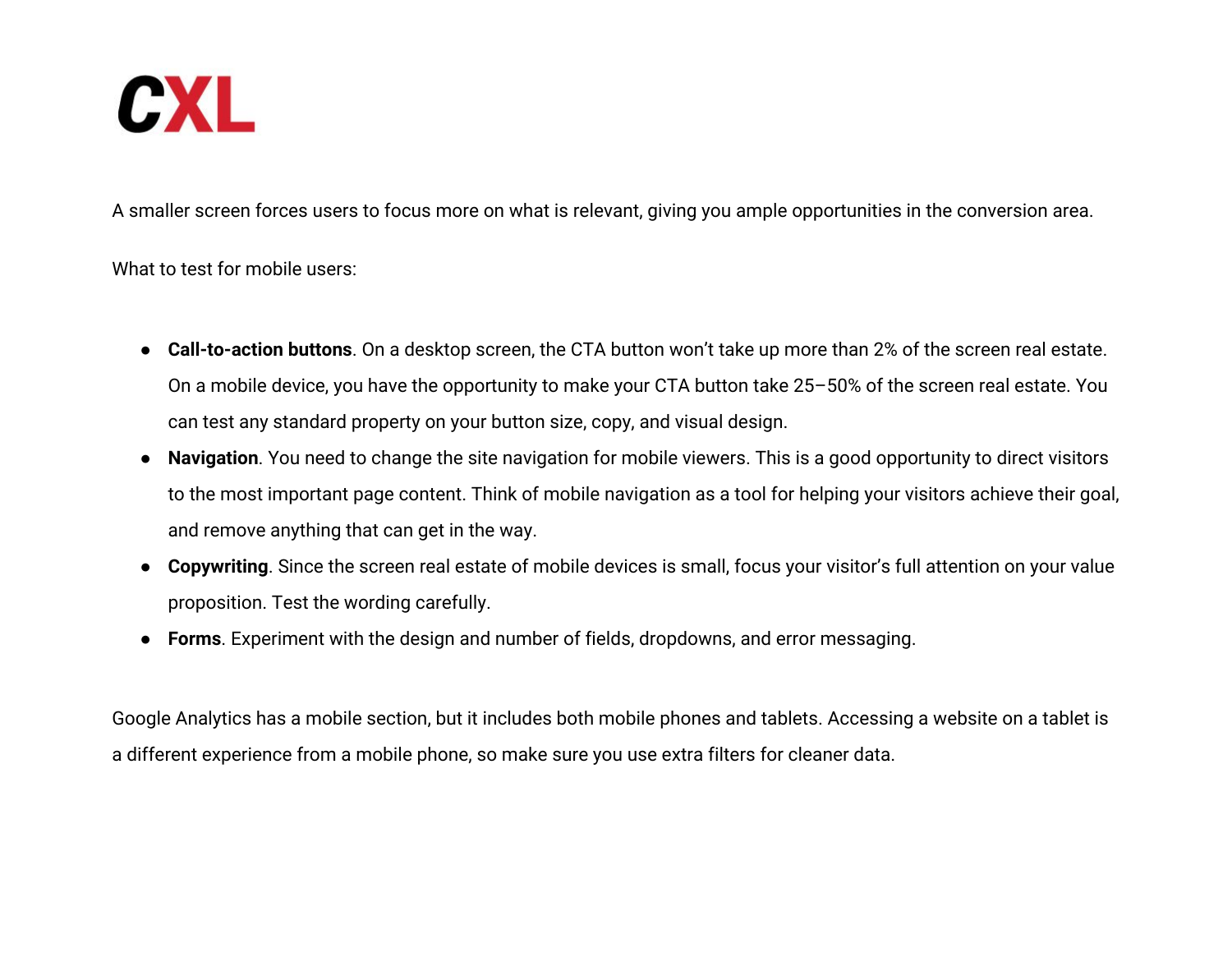![](_page_35_Picture_0.jpeg)

Compare your site performance (visit duration, bounce rate, conversion rate, etc.) for mobile visitors vs. desktop visitors for insights into areas that may cause trouble for your visitors.

*Note: Google Analytics tracks visitors only from browsers that support JavaScript. There are additional analytics solutions available for tracking traffic from non-supporting browsers.*

![](_page_35_Picture_3.jpeg)

Use a previously set advanced segment (where you've filtered out non-mobile traffic) and apply that to your All Pages report. You'll get a good overview of which pages your mobile visitors use, which may be vastly different than those viewed most often by desktop users.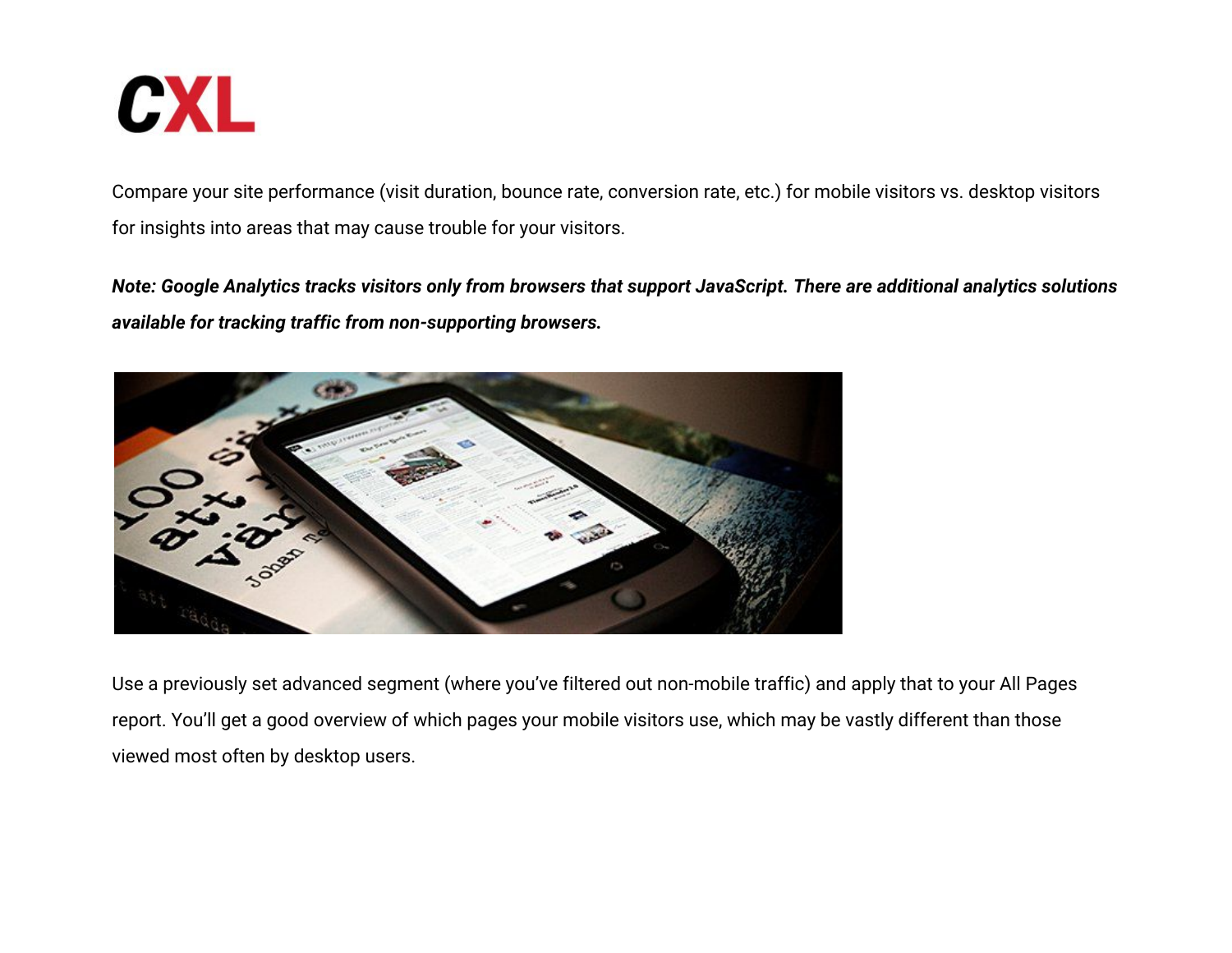![](_page_36_Picture_0.jpeg)

This information can be helpful to test mobile menus. You can bring out the content your mobile visitors want to see the most, creating a different navigation menu from your desktop version.

For more information about Google Analytics for mobile platforms, [see this thorough post by Bridget Randolph.](https://www.distilled.net/google-analytics-mobile-tracking/)

#### **2. Testing in applications**

Google Analytics has a separate tool for measuring and testing variations in mobile applications. The main difference from testing in a browser is that, without putting in some thought, you'll have a slower reiteration cycle.

You need to upload every test to the app store and wait for your users to update their apps. This means you should carefully think through what you want to track and test in your application before you release it. It will be more difficult to change this after your app has been downloaded.

# How is multivariate testing different?

When you perform a [multivariate test](https://conversionxl.com/blog/multivariate-tests/), you're not testing a different version of a web page like you are with an A/B test. You're performing a far more subtle test of the elements *inside* one web page.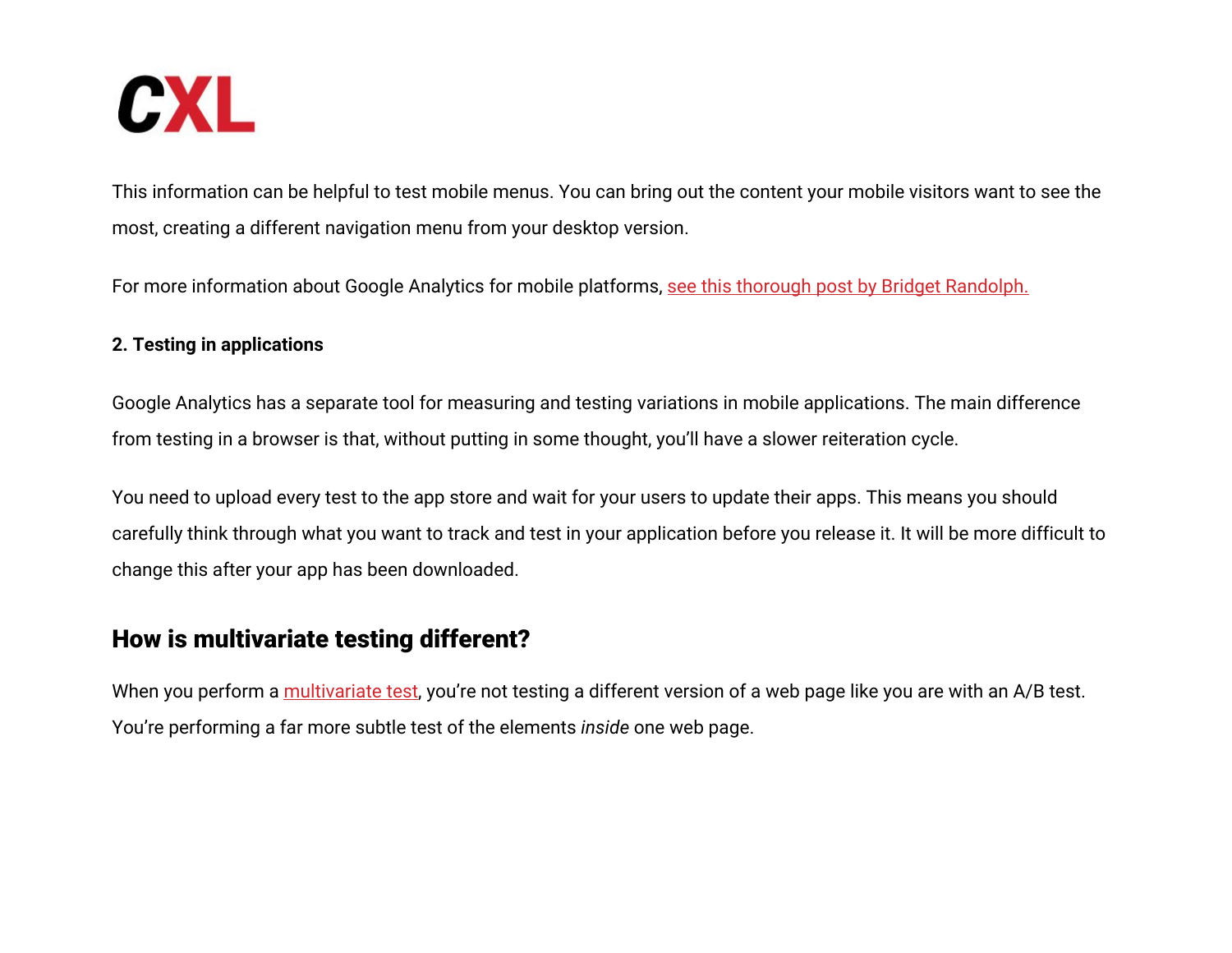![](_page_37_Picture_0.jpeg)

Variations of Item 1

![](_page_37_Figure_2.jpeg)

Variations of Item 2

![](_page_37_Figure_4.jpeg)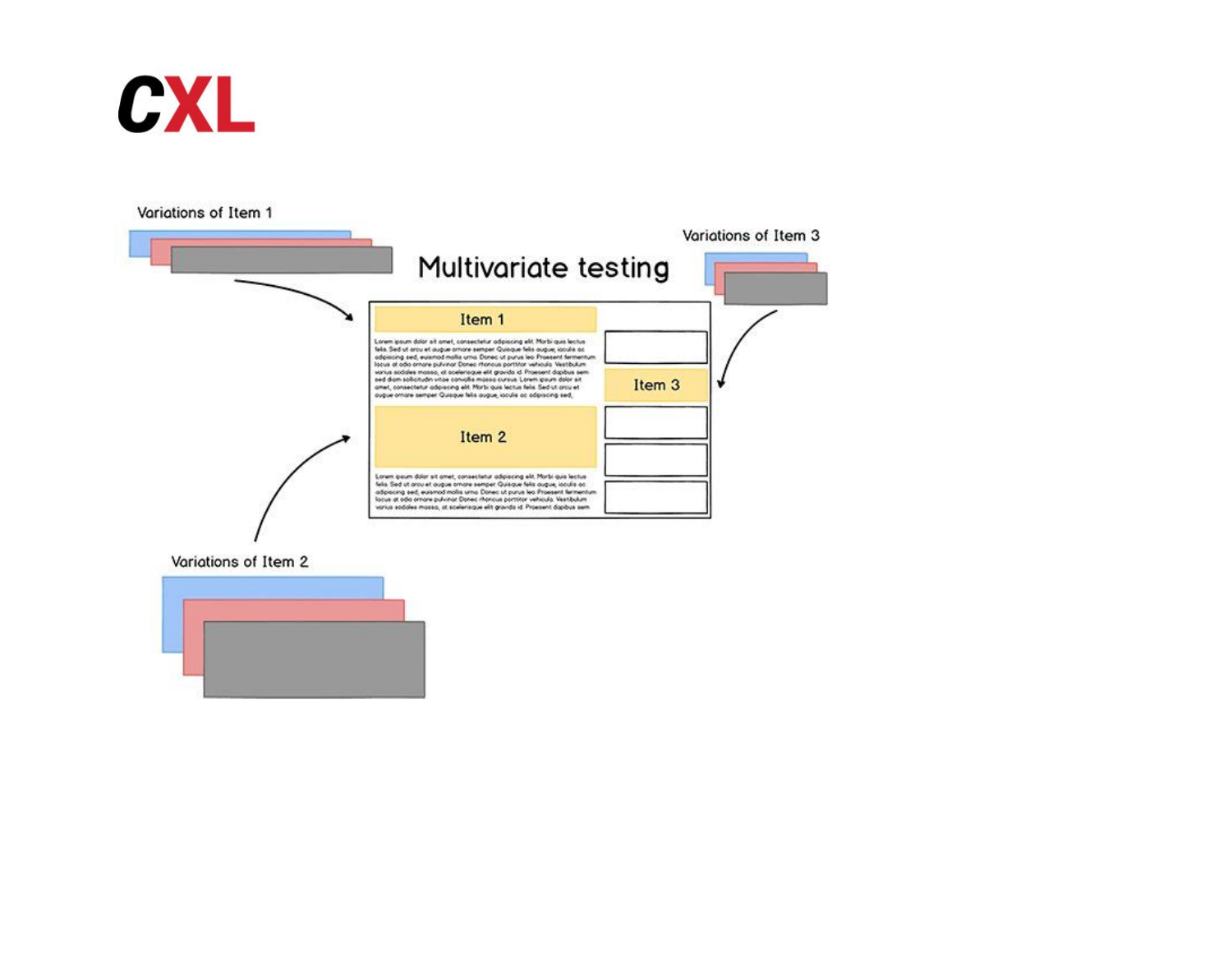![](_page_38_Picture_0.jpeg)

A/B testing usually involves fewer combinations with more extreme changes. Multivariate tests have a large number of variations that usually have subtle differences.

A/B testing is usually a better choice if you need meaningful results fast.Because the changes between pages are starker, it's easier to tell which page is more effective. A/B testing is also better if you don't have a lot of traffic to your site. Because multiple variables are tested together, multivariate testing needs a site with a lot traffic.

The goal of multivariate testing is to let you know which elements on your site play the biggest role in achieving your objectives. Multivariate testing is more complicated and is better suited for advanced testers. It's more prone to reporting errors and common to have more than 50 combinations.

# Case studies for inspiration

Value proposition:

[Citycliq increased their conversion rates by 90% after experimenting with Value Propositions](https://vwo.com/resources/case-studies/positioning-message-test-citycliq-increased-conversions/)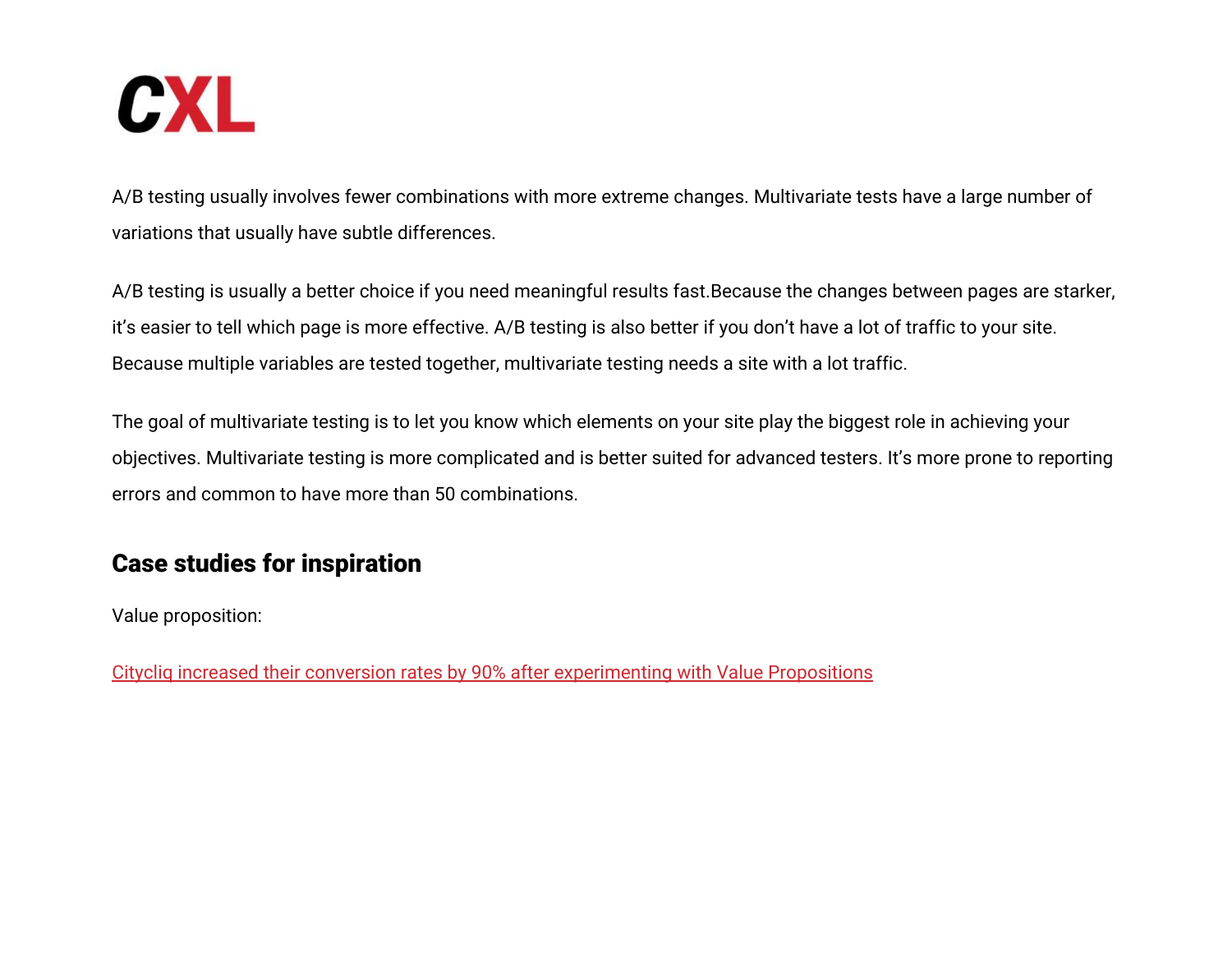![](_page_39_Picture_0.jpeg)

Citycliq was testing their value propositions to see what converts the best. Eventually, they concluded that the value proposition with the "Purest, most direct representation of their product" was the winner.

Call to action:

#### [Barack Obama raised 60 million dollars by running an A/B test](https://blog.optimizely.com/2010/11/29/how-obama-raised-60-million-by-running-a-simple-experiment/)

During the election period, the Obama team ran several A/B tests on the campaign's landing page. The goal was to get people to sign up with their email addresses. A/B testing generated an additional 2.9 million email addresses, which translated to an extra \$60 million in donations.

Images:

[DHL achieved a 98% conversion rate increase](https://web.archive.org/web/20130130012710/http://www.ioninteractive.com/post-click-marketing-blog/2012/10/8/ab-testing-generates-a-98-lift-in-conversion-rate-for-dhl.html)

The challenger page increased the size of the contact form. They also replaced a general logistics image with the image of an actual DHL emplyee.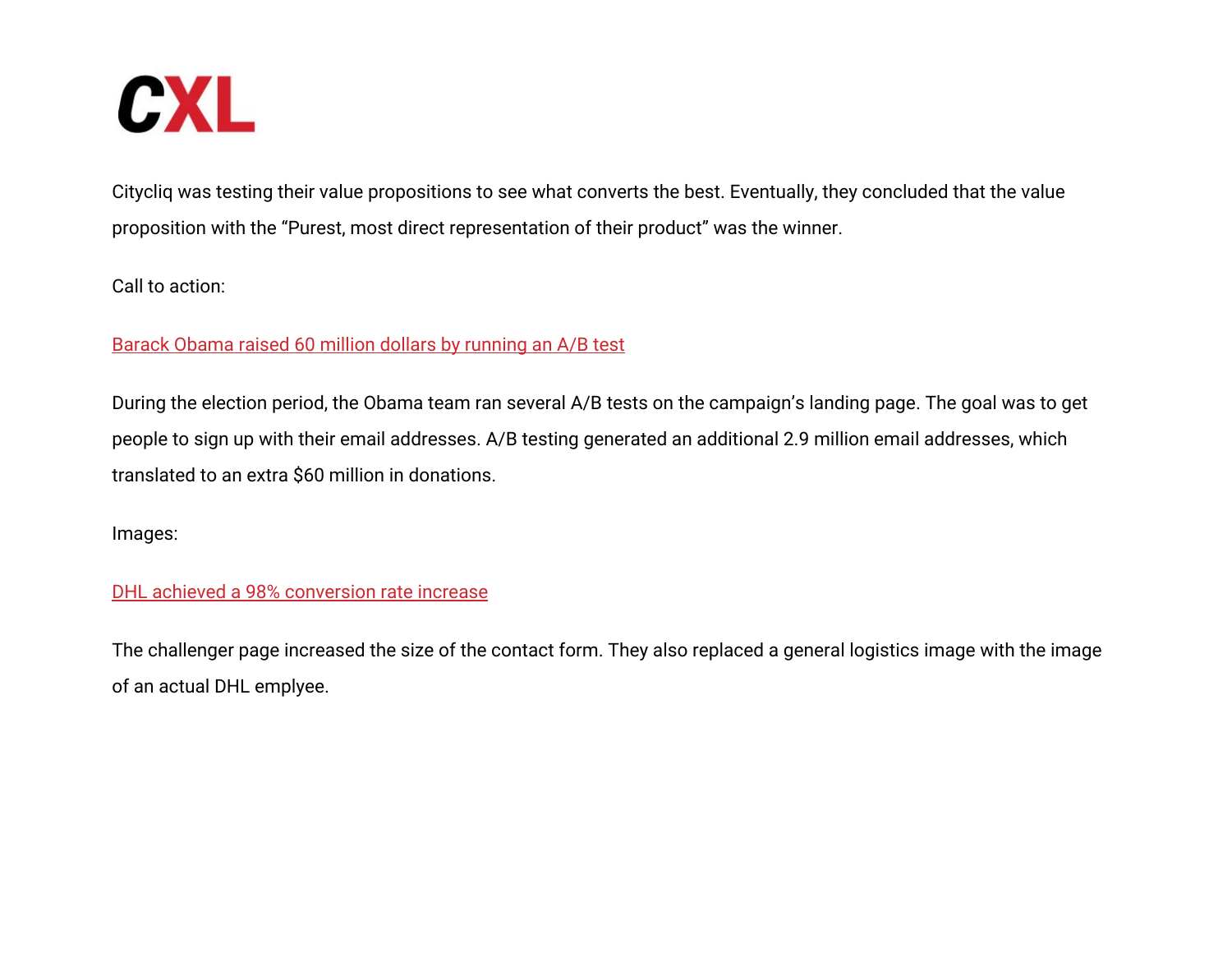![](_page_40_Picture_0.jpeg)

# A/B testing resources

# Testing tools:

Instead of listing all of the various testing tools out there (and by now, there are many), take a look at our *[gigantic list of](https://conversionxl.com/blog/conversion-optimization-tools/)* [CRO tools](https://conversionxl.com/blog/conversion-optimization-tools/). Each tool is reviewed by an actual practitioner, so you can choose which one is right for you.

# Supporting tools

#### [A/B Split Test Significance Calculator by VWO](https://vwo.com/ab-split-test-significance-calculator/)

A widely used tool for calculating the significance of your A/B testing results.

### [A/B Split and Multivariate Test Duration Calculator by VWO](https://vwo.com/ab-split-test-duration/)

The calculator allows you to calculate the maximum duration for which your test should run.

### [Crazyegg,](https://www.crazyegg.com/) [Inspectlet,](https://conversionxl.com/inspectlet) [Clicktale,](https://conversionxl.com/clicktale) and [Mouseflow](https://conversionxl.com/mouseflow)

Heatmap software for tracking visitor behavior on your site. You can get good data for hypotheses generation.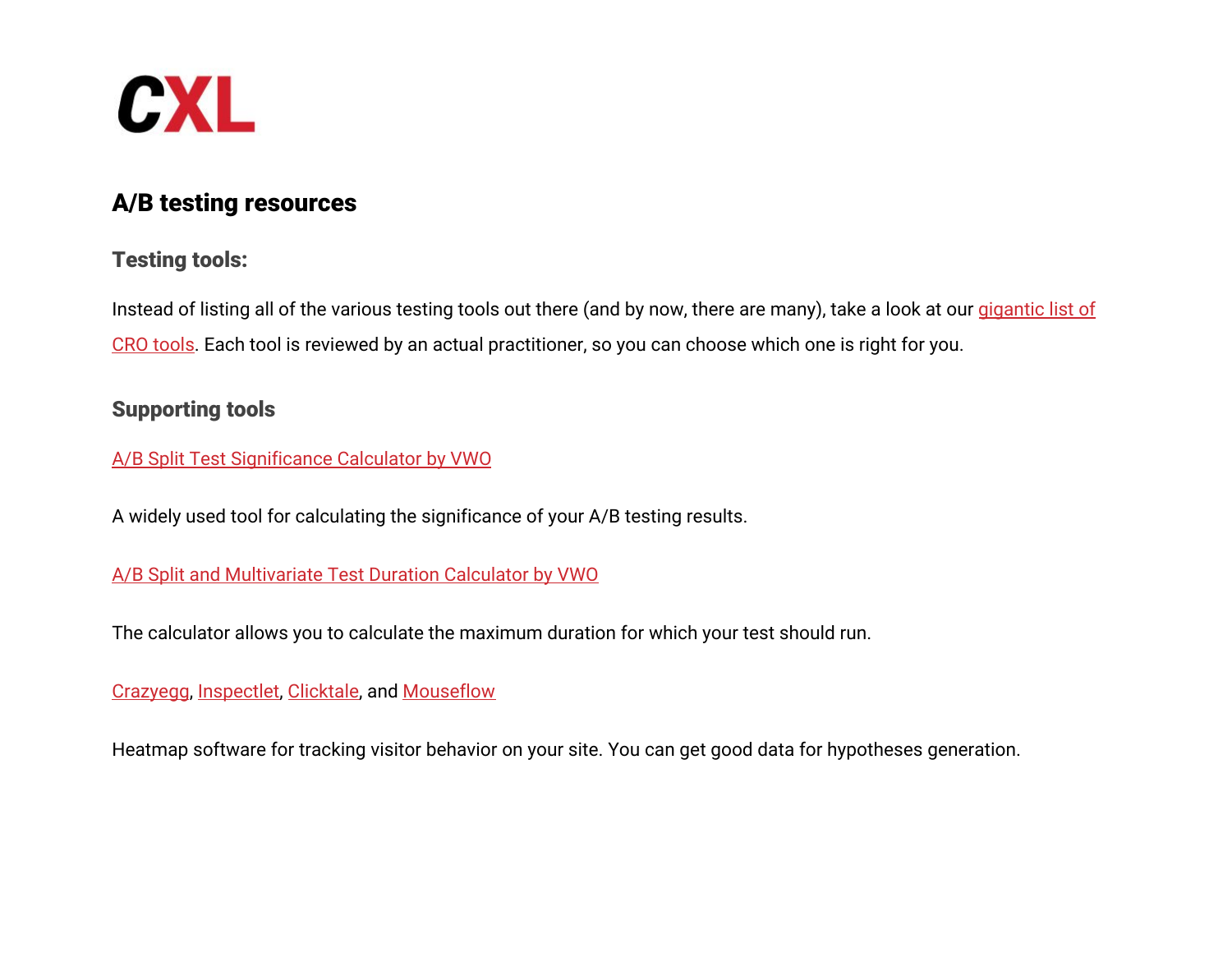![](_page_41_Picture_0.jpeg)

### Surveys

#### [Qualaroo](https://qualaroo.com/)

This is for surveying visitors that are currently surfing your site. We use this in our agency. Allows you to set up behavior-triggered surveys to find out why your customers are behaving the way they do.

### **[SurveyMonkey](http://www.surveymonkey.com/)**

SurveyMonkey has been around for a long time and offers a stable experience. It has good analytical tools for analyzing your responses.

### [Google Docs](https://docs.google.com/)

Free and easy to use. Data is collected into spreadsheets which makes the data easy to analyze.

## **[Typeform](http://www.typeform.com/)**

The prettiest survey tool of all.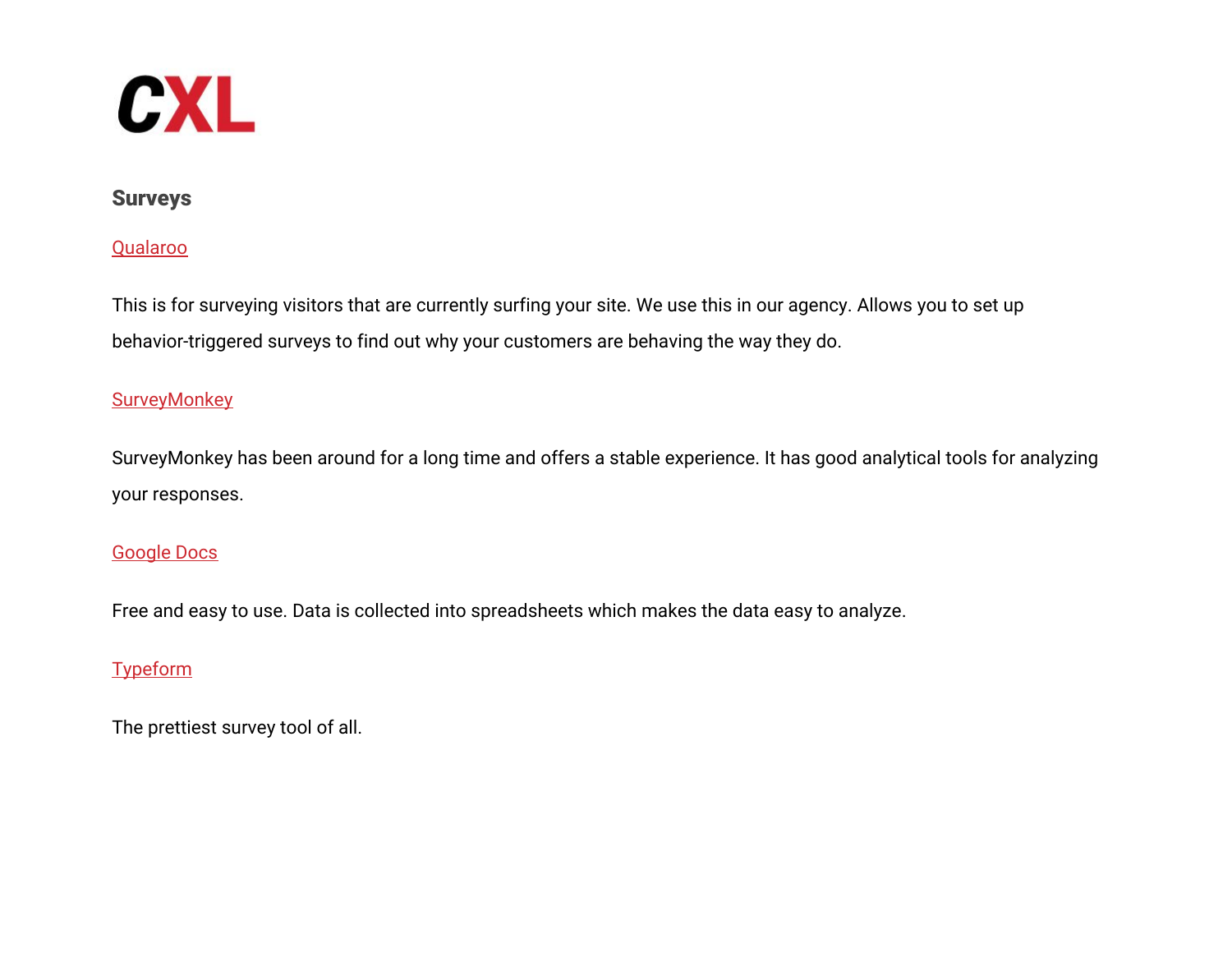![](_page_42_Picture_0.jpeg)

# Conclusion

You should always integrate A/B testing into a larger conversion optimization framework for good results. In the end, the testing is all about knowing if your hypotheses are right and if your conversion plan is on the right course.

The main reason for doing split testing is to maximize the conversion potential of your website. It makes sense to invest in conversion rate optimization before spending money on large-scale advertising campaigns.

After a while, your conversion funnel will be effective enough that you can transfer your winning campaigns to other media. Because your core is optimized so well, by the time you go to offline media, your campaigns will convert well enough to pay off.

## Key takeaways to create a solid A/B testing plan

- 1. **Make sure you get actionable data from Google Analytics**. To make use of data, you need to have goals first. Define your target metrics.
- 2. **Use qualitative survey**s. Besides knowing *what* is going on, you also need to know *why.*
- 3. **Segment**. It's the only way to get valuable information.
- 4. **Prioritize**. Test pages with higher potential first.